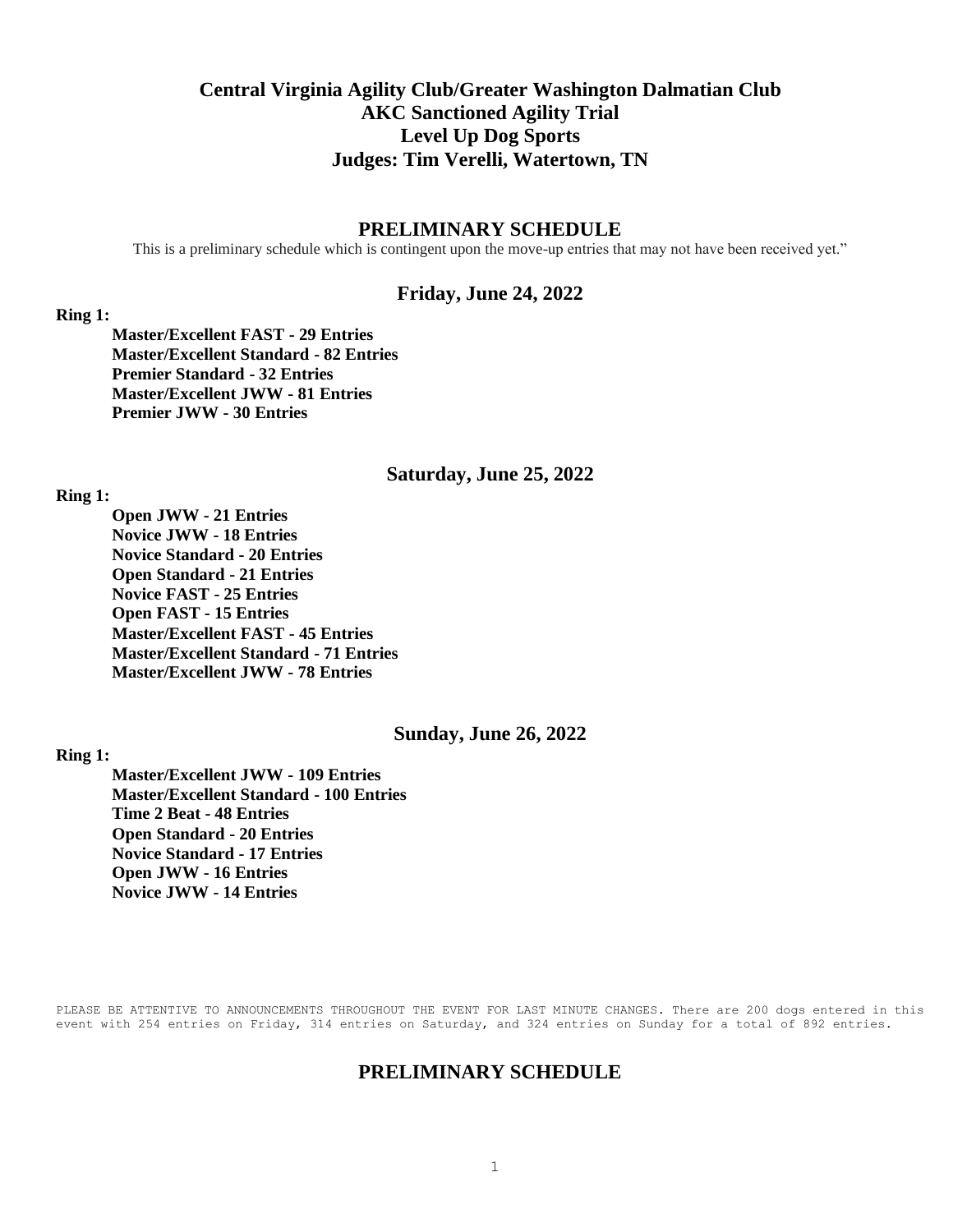### **Ring 1: Master/Excellent FAST**

 Jazz, Boxer, Lisa Godfrey Lark, Border Collie, Virginia Myers Turkish, All-American, Ashley Yanez Titan, Border Collie, Stewart Pennell Rascal Joe, All-American, Suzan Roberts Tiki, Border Collie, Nancy Lech Phoenix, Siberian Husky, Harry Hunter Peebles, Border Collie, Louise Gilchrist Maple, Whippet, Diane Bollinger Elijah, Airedale Terrier, Jennifer Jones Becca, Border Collie, Linette Burnette Kodi, Australian Shepherd, Frank Liberto Mirage, Working Kelpie, Marsha Clarkson Potter, Old English Sheepdog, Allison Sohn Koda, All-American, Denise Haase-Bushong Josie, Belgian Sheepdog, Carol Denny Bear, Golden Retriever, Robin Wilcox IvyE, Boxer, Lisa Godfrey

 Ember, Flat-Coated Retriever, Renee Sainato Wimsey, Poodle (Miniature), Donna Van Winkle Phenomenon, Border Collie, Merritt Speagle Ultra, Border Collie, Ashley Castro Myst, Shetland Sheepdog, Paige Port

 Maggie, Welsh Terrier, Jennifer Jones Ragnar, Cocker Spaniel, Andrew Tickle Rita, Poodle (Miniature), Lester Van Winkle

 Quincy, Papillon, Margaret Van Cleave Joey, Rat Terrier, Susan Diveley Pickles, Scottish Terrier, Pat Speas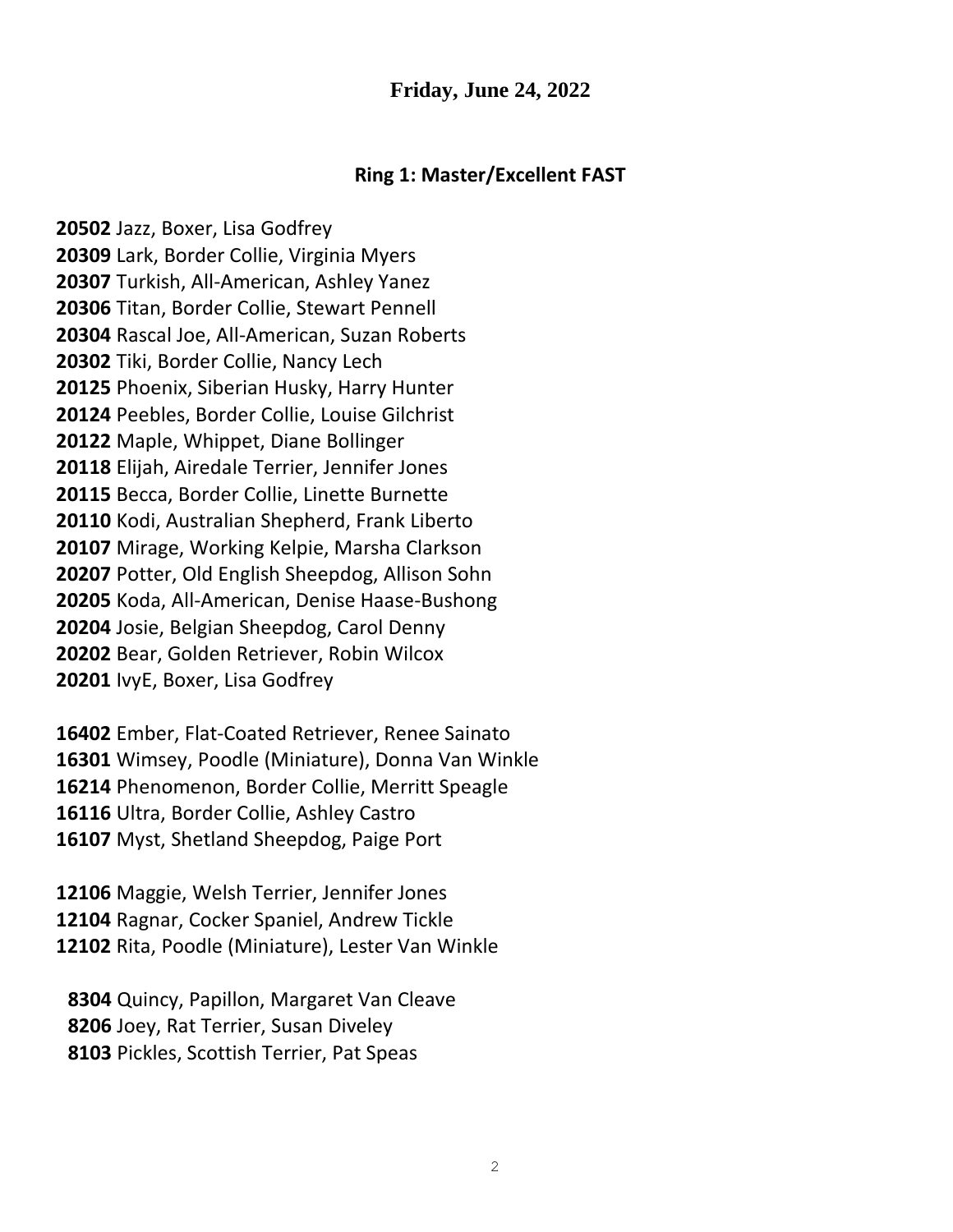#### **Friday, June 24, 2022 Ring 1: Master/Excellent Standard**

 Cannon, Boxer, Sarah Osborne Lilie, Poodle (Standard), Claude Boyd Mulligan, Golden Retriever, Cristol Klevinsky

 Zende, Golden Retriever, Sue Salvatore Yogi, Golden Retriever, Robin Wilcox Sailor, Australian Shepherd, Sheila Boone Turkish, All-American, Ashley Yanez Titan, Border Collie, Stewart Pennell Rascal Joe, All-American, Suzan Roberts Tiki, Border Collie, Nancy Lech Potter, Old English Sheepdog, Allison Sohn Solo, Border Collie, Ashley Castro Koda, All-American, Denise Haase-Bushong Josie, Belgian Sheepdog, Carol Denny Chico, Poodle (Standard), Lester Van Winkle Word-E, All-American, James George Chica, Border Collie, Merritt Speagle Dylan, Australian Shepherd, Sheila Boone Truvy, All-American, Stephanie Keck Phoenix, Siberian Husky, Harry Hunter Peebles, Border Collie, Louise Gilchrist Bear, Golden Retriever, Robin Wilcox Maple, Whippet, Diane Bollinger Planet 9, Border Collie, Abby Peach Elijah, Airedale Terrier, Jennifer Jones Emerald, All-American, Nancy Lech Becca, Border Collie, Linette Burnette Sizzle, Border Collie, Carol Boggess River, Australian Shepherd, Sheila Boone Link, Border Collie, Ashley Castro Kodi, Australian Shepherd, Frank Liberto Zeke, Border Collie, Meredith Garrett Mirage, Working Kelpie, Marsha Clarkson Dancer, Golden Retriever, Sandi Pitini Lindy, All-American, Susan Hicks Cali, All-American, Lauren Siegel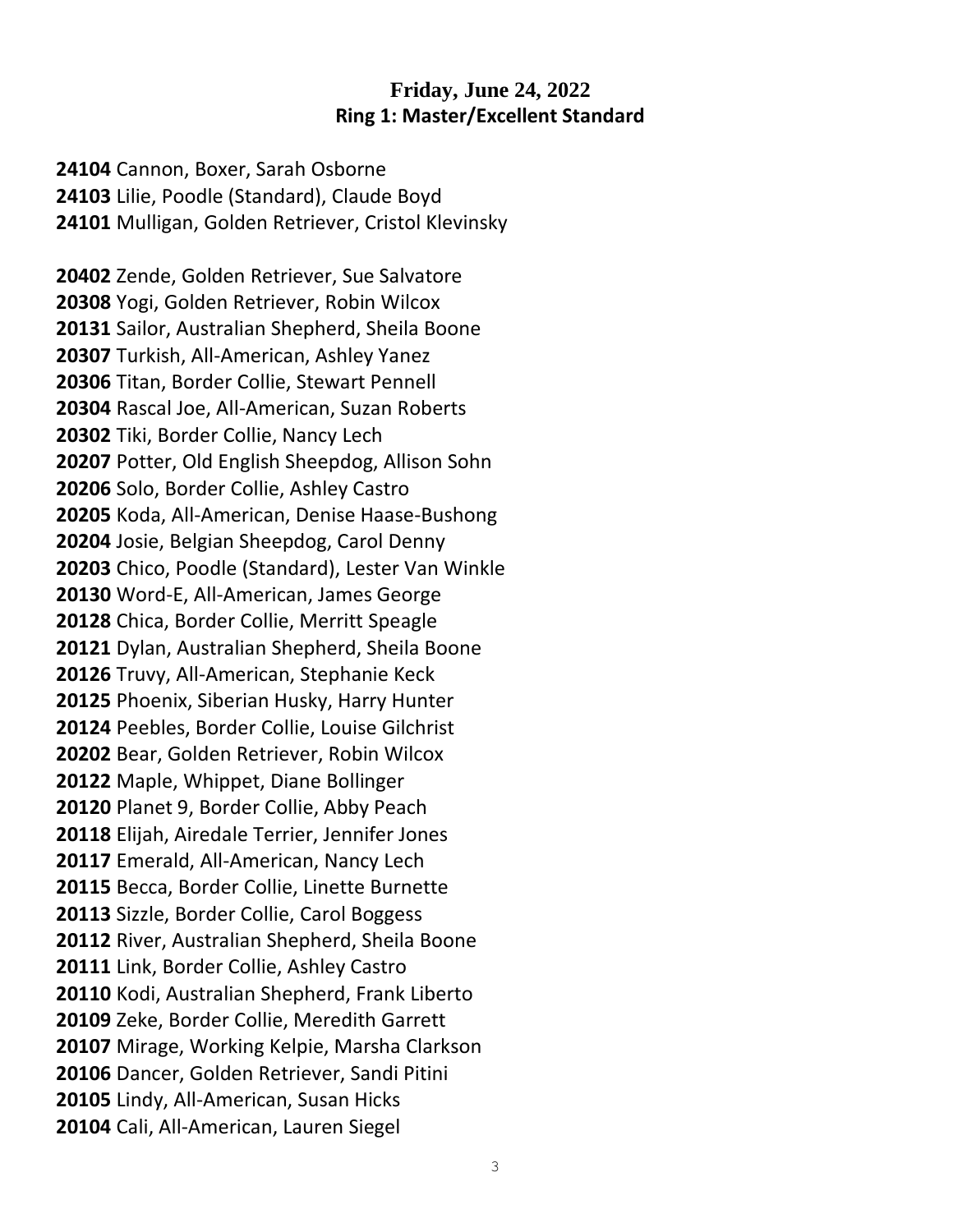Suri, Border Collie, Holly Hale Jimi, Border Collie, James George Skecher, Australian Shepherd, Sheila Boone

 Ember, Flat-Coated Retriever, Renee Sainato Whisper, Shetland Sheepdog, Brenda Thomas Wimsey, Poodle (Miniature), Donna Van Winkle Misty, Golden Retriever, Carolyn Moseley Deacon, Australian Shepherd, Sheila Boone Hope, Border Collie, Roberta Garrett Mickelson, Labrador Retriever, Cristol Klevinsky Zelda, Poodle (Standard), Alexandra Davis Damuraz, Border Collie, Merritt Speagle Fire, Border Collie, Lynda Mohr Petey, Manchester Terrier, Diane Krumme Ultra, Border Collie, Ashley Castro Knight, Shetland Sheepdog, Sharon Dance Jagger, Miniature American Shepherd, Debra Hoffman Nellie, Boykin Spaniel, Susie Leahy Pippa, Kerry Blue Terrier, Carolyn Steffen Connor, Shetland Sheepdog, Mary Ommundsen Myst, Shetland Sheepdog, Paige Port Tuff, Chinese Crested, Debra Shigematsu Bria, Australian Shepherd, Sheila Boone

 Fred, Miniature Schnauzer, Joan Baker Quinn, All-American, Krisanne Crosby Flare, Australian Shepherd, Elizabeth Staley Summer, Shetland Sheepdog, Brenda Thomas McKenna, Shetland Sheepdog, Joanna Dillard Ru, Border Terrier, Sara Woodyard Maggie, Welsh Terrier, Jennifer Jones Kaylee, Cavalier King Charles Spaniel, Elizabeth Kost Ragnar, Cocker Spaniel, Andrew Tickle Audrey, Beagle, Diane Becker Rita, Poodle (Miniature), Lester Van Winkle Bing, Miniature Schnauzer, Joan Baker

 Audrey, Boston Terrier, Elizabeth Staley Mustang Sally, Chinese Crested, Debra Shigematsu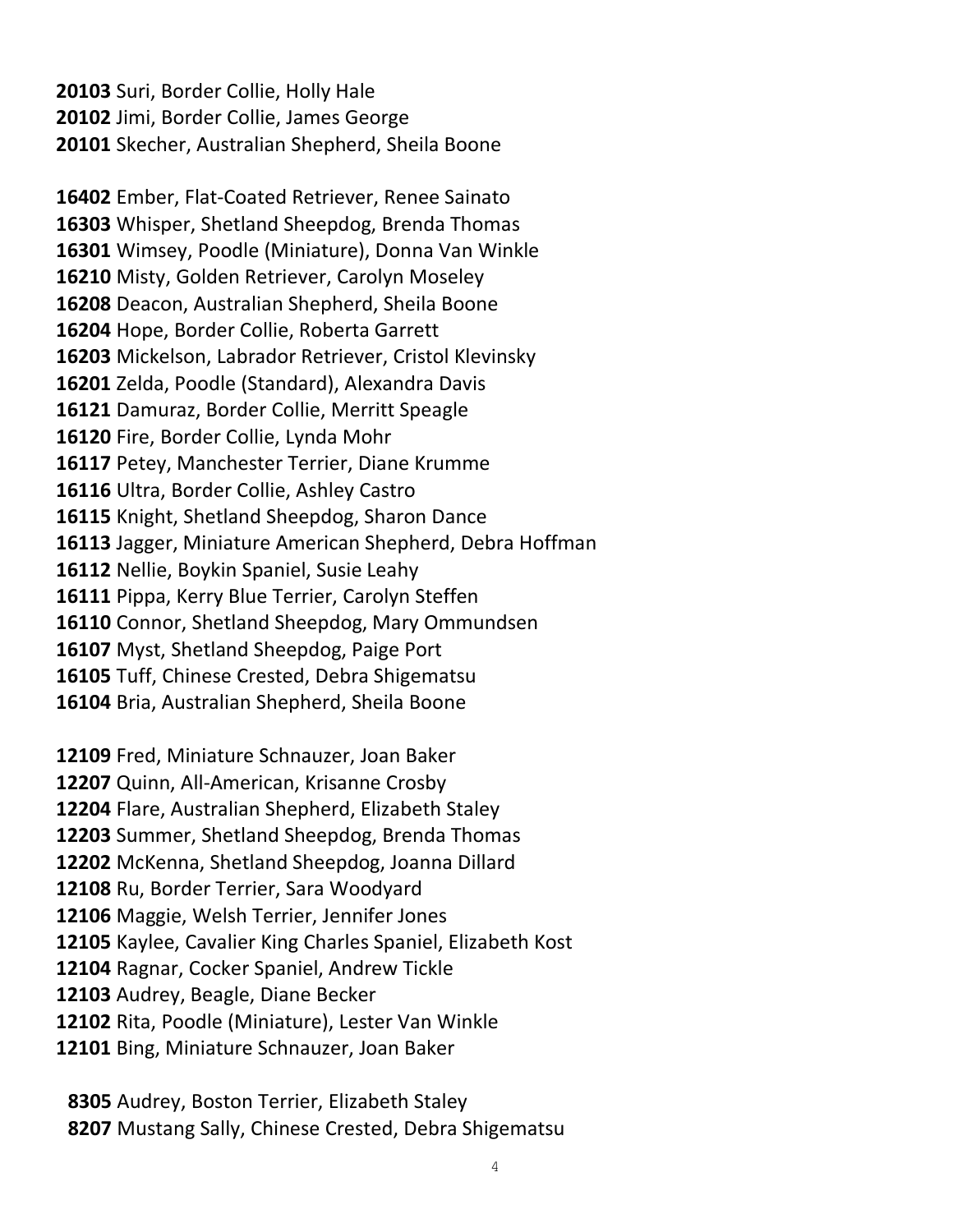Quincy, Papillon, Margaret Van Cleave Joey, Rat Terrier, Susan Diveley Maggie, Border Terrier, Jay Davis Simone, Puli, Alexandra Davis Pickles, Scottish Terrier, Pat Speas Sachi, All-American, Krisanne Crosby Taylor, Boston Terrier, Elizabeth Staley Trip, Chinese Crested, Debra Shigematsu

Chip, Norwich Terrier, Joanie Brobst

# **Friday, June 24, 2022**

#### **Ring 1: Premier Standard**

 Niffler, Whippet, Diane Bollinger Tetris, Border Collie, Courtney Iannello Chica, Border Collie, Merritt Speagle Word-E, All-American, James George Solo, Border Collie, Ashley Castro Sizzle, Border Collie, Carol Boggess Zende, Golden Retriever, Sue Salvatore Turkish, All-American, Ashley Yanez Rascal Joe, All-American, Suzan Roberts Truvy, All-American, Stephanie Keck Peebles, Border Collie, Louise Gilchrist Planet 9, Border Collie, Abby Peach Becca, Border Collie, Linette Burnette Kodi, Australian Shepherd, Frank Liberto Mirage, Working Kelpie, Marsha Clarkson Link, Border Collie, Ashley Castro Suri, Border Collie, Holly Hale Maple, Whippet, Diane Bollinger Jimi, Border Collie, James George

 Phenomenon, Border Collie, Merritt Speagle Iron Man, All-American, Carol Boggess Fire, Border Collie, Lynda Mohr Petey, Manchester Terrier, Diane Krumme Knight, Shetland Sheepdog, Sharon Dance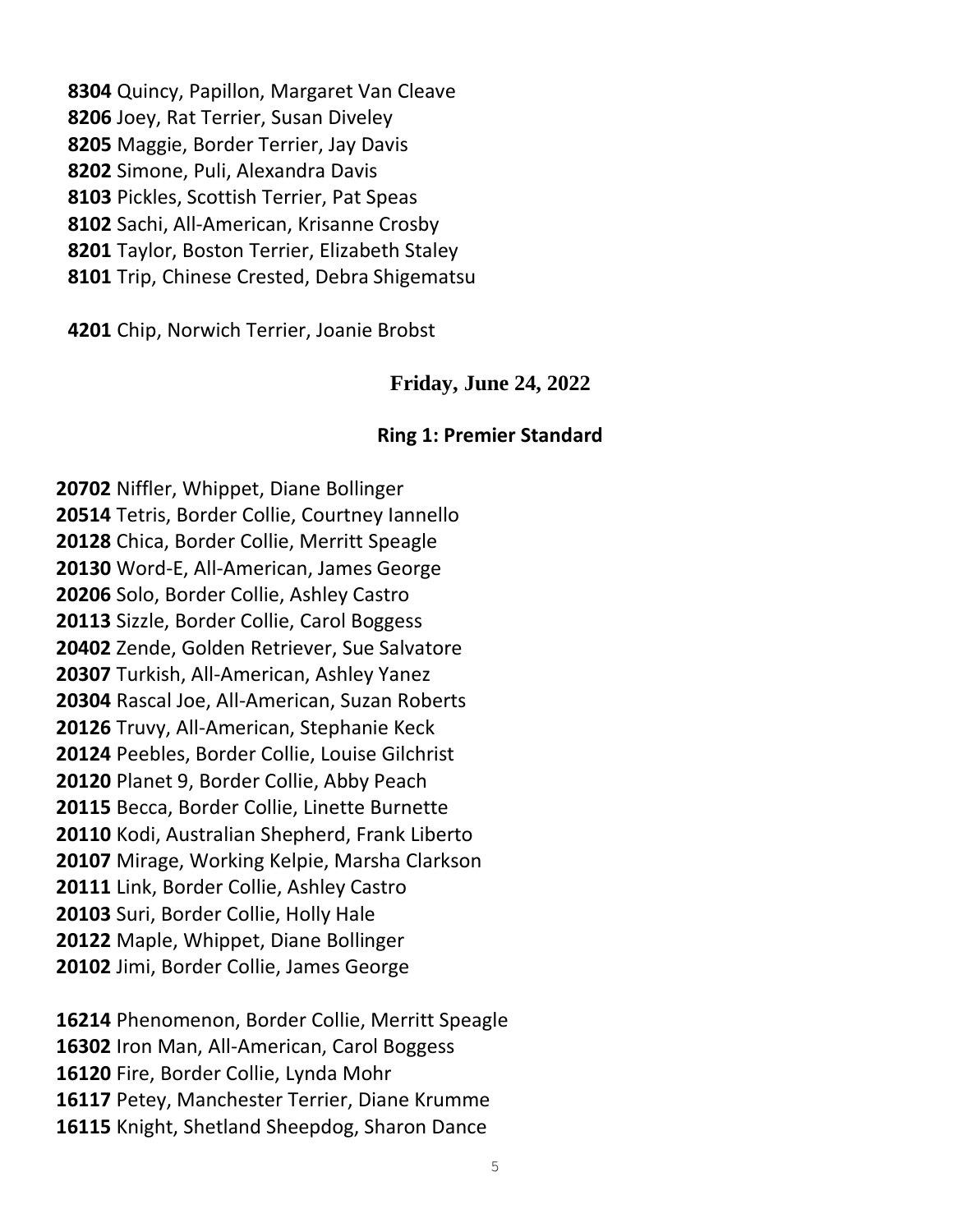Jagger, Miniature American Shepherd, Debra Hoffman Damuraz, Border Collie, Merritt Speagle Pippa, Kerry Blue Terrier, Carolyn Steffen Myst, Shetland Sheepdog, Paige Port Ultra, Border Collie, Ashley Castro

 Kaylee, Cavalier King Charles Spaniel, Elizabeth Kost Wonderbread, Papillon, Merritt Speagle

Pickles, Scottish Terrier, Pat Speas

# **Friday, June 24, 2022**

#### **Ring 1: Master/Excellent JWW**

 Cannon, Boxer, Sarah Osborne Lilie, Poodle (Standard), Claude Boyd Mulligan, Golden Retriever, Cristol Klevinsky

 Zende, Golden Retriever, Sue Salvatore Yogi, Golden Retriever, Robin Wilcox Sailor, Australian Shepherd, Sheila Boone Turkish, All-American, Ashley Yanez Titan, Border Collie, Stewart Pennell Rascal Joe, All-American, Suzan Roberts Tiki, Border Collie, Nancy Lech Potter, Old English Sheepdog, Allison Sohn Solo, Border Collie, Ashley Castro Koda, All-American, Denise Haase-Bushong Chico, Poodle (Standard), Lester Van Winkle Word-E, All-American, James George Chica, Border Collie, Merritt Speagle Dylan, Australian Shepherd, Sheila Boone Truvy, All-American, Stephanie Keck Phoenix, Siberian Husky, Harry Hunter Peebles, Border Collie, Louise Gilchrist Bear, Golden Retriever, Robin Wilcox Maple, Whippet, Diane Bollinger Planet 9, Border Collie, Abby Peach Elijah, Airedale Terrier, Jennifer Jones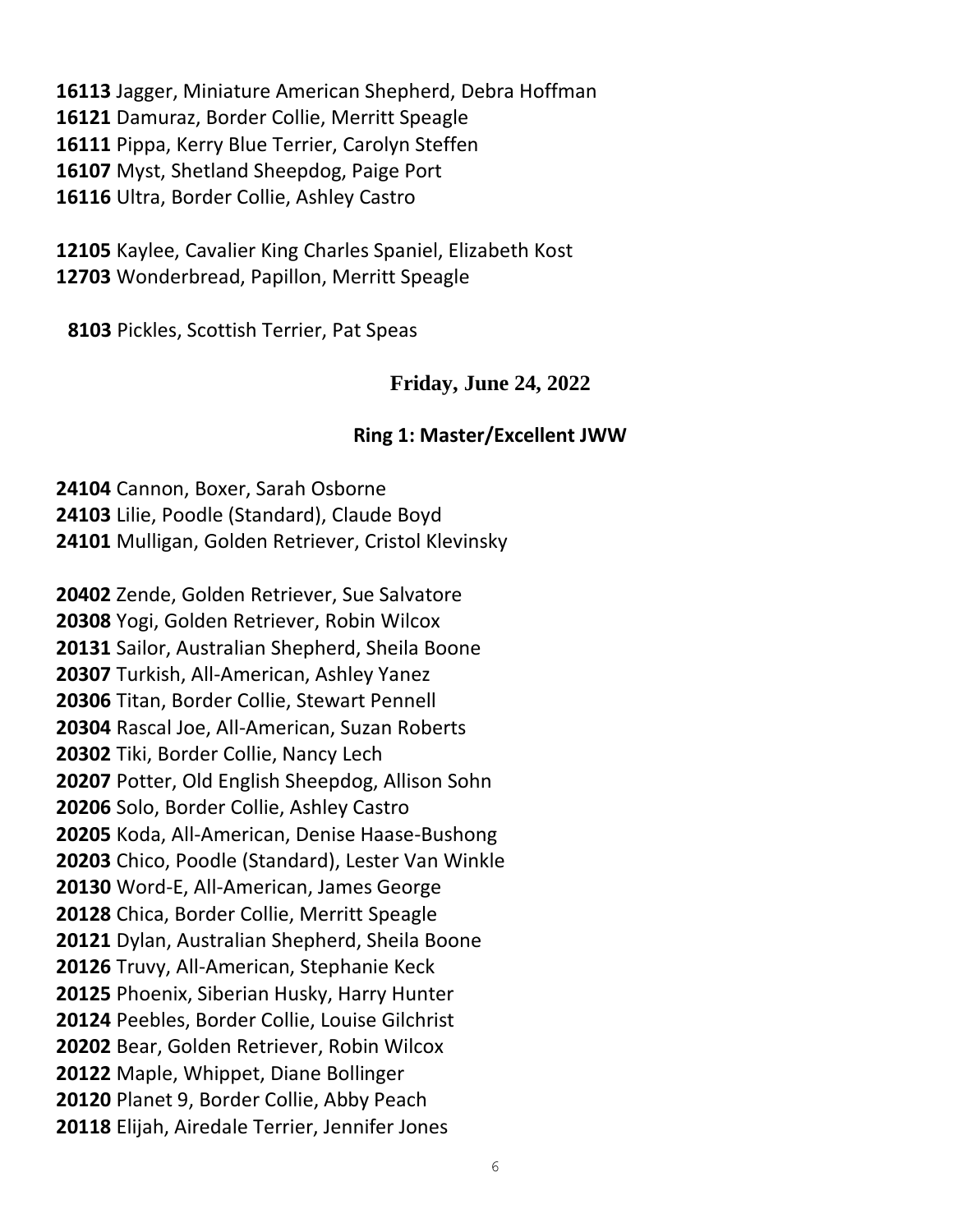Emerald, All-American, Nancy Lech Becca, Border Collie, Linette Burnette Sizzle, Border Collie, Carol Boggess River, Australian Shepherd, Sheila Boone Link, Border Collie, Ashley Castro Kodi, Australian Shepherd, Frank Liberto Zeke, Border Collie, Meredith Garrett Mirage, Working Kelpie, Marsha Clarkson Dancer, Golden Retriever, Sandi Pitini Lindy, All-American, Susan Hicks Cali, All-American, Lauren Siegel Suri, Border Collie, Holly Hale Jimi, Border Collie, James George Skecher, Australian Shepherd, Sheila Boone

 Ember, Flat-Coated Retriever, Renee Sainato Whisper, Shetland Sheepdog, Brenda Thomas Misty, Golden Retriever, Carolyn Moseley Deacon, Australian Shepherd, Sheila Boone Hope, Border Collie, Roberta Garrett Mickelson, Labrador Retriever, Cristol Klevinsky Zelda, Poodle (Standard), Alexandra Davis Damuraz, Border Collie, Merritt Speagle Fire, Border Collie, Lynda Mohr Petey, Manchester Terrier, Diane Krumme Ultra, Border Collie, Ashley Castro Knight, Shetland Sheepdog, Sharon Dance Jagger, Miniature American Shepherd, Debra Hoffman Nellie, Boykin Spaniel, Susie Leahy Pippa, Kerry Blue Terrier, Carolyn Steffen Connor, Shetland Sheepdog, Mary Ommundsen Myst, Shetland Sheepdog, Paige Port Tuff, Chinese Crested, Debra Shigematsu Bria, Australian Shepherd, Sheila Boone

 Fred, Miniature Schnauzer, Joan Baker Quinn, All-American, Krisanne Crosby Flare, Australian Shepherd, Elizabeth Staley Summer, Shetland Sheepdog, Brenda Thomas Ru, Border Terrier, Sara Woodyard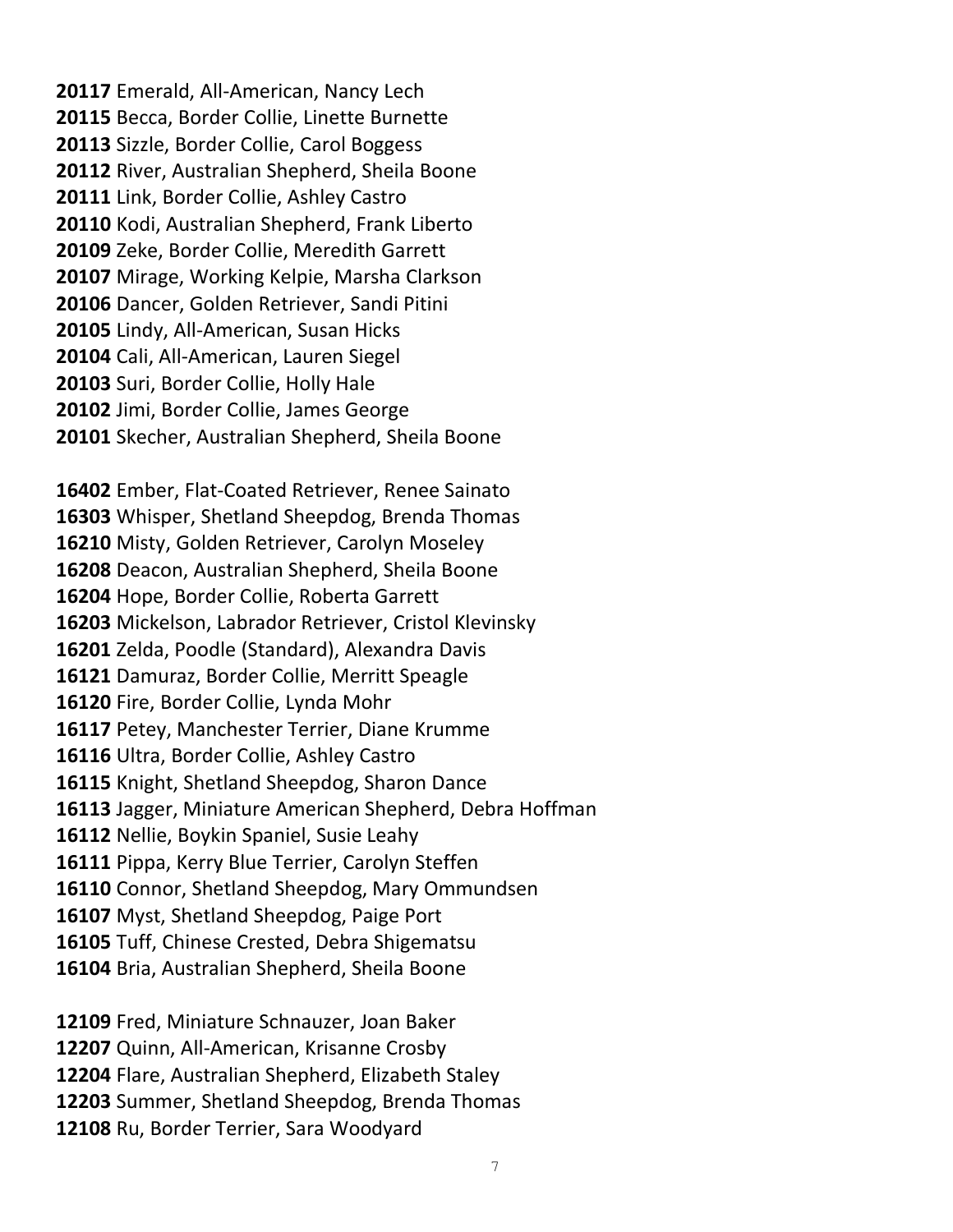Maggie, Welsh Terrier, Jennifer Jones Kaylee, Cavalier King Charles Spaniel, Elizabeth Kost Ragnar, Cocker Spaniel, Andrew Tickle Audrey, Beagle, Diane Becker Rita, Poodle (Miniature), Lester Van Winkle Bing, Miniature Schnauzer, Joan Baker

 Koji, All-American, Krisanne Crosby Audrey, Boston Terrier, Elizabeth Staley Mustang Sally, Chinese Crested, Debra Shigematsu Quincy, Papillon, Margaret Van Cleave Joey, Rat Terrier, Susan Diveley Maggie, Border Terrier, Jay Davis Simone, Puli, Alexandra Davis Pickles, Scottish Terrier, Pat Speas Sachi, All-American, Krisanne Crosby Taylor, Boston Terrier, Elizabeth Staley Trip, Chinese Crested, Debra Shigematsu

 Griffin, All-American, Nancy Lech Chip, Norwich Terrier, Joanie Brobst

# **Friday, June 24, 2022**

#### **Ring 1: Premier JWW**

 Niffler, Whippet, Diane Bollinger Tetris, Border Collie, Courtney Iannello Chica, Border Collie, Merritt Speagle Word-E, All-American, James George Solo, Border Collie, Ashley Castro Sizzle, Border Collie, Carol Boggess Zende, Golden Retriever, Sue Salvatore Turkish, All-American, Ashley Yanez Rascal Joe, All-American, Suzan Roberts Truvy, All-American, Stephanie Keck Peebles, Border Collie, Louise Gilchrist Planet 9, Border Collie, Abby Peach Becca, Border Collie, Linette Burnette Kodi, Australian Shepherd, Frank Liberto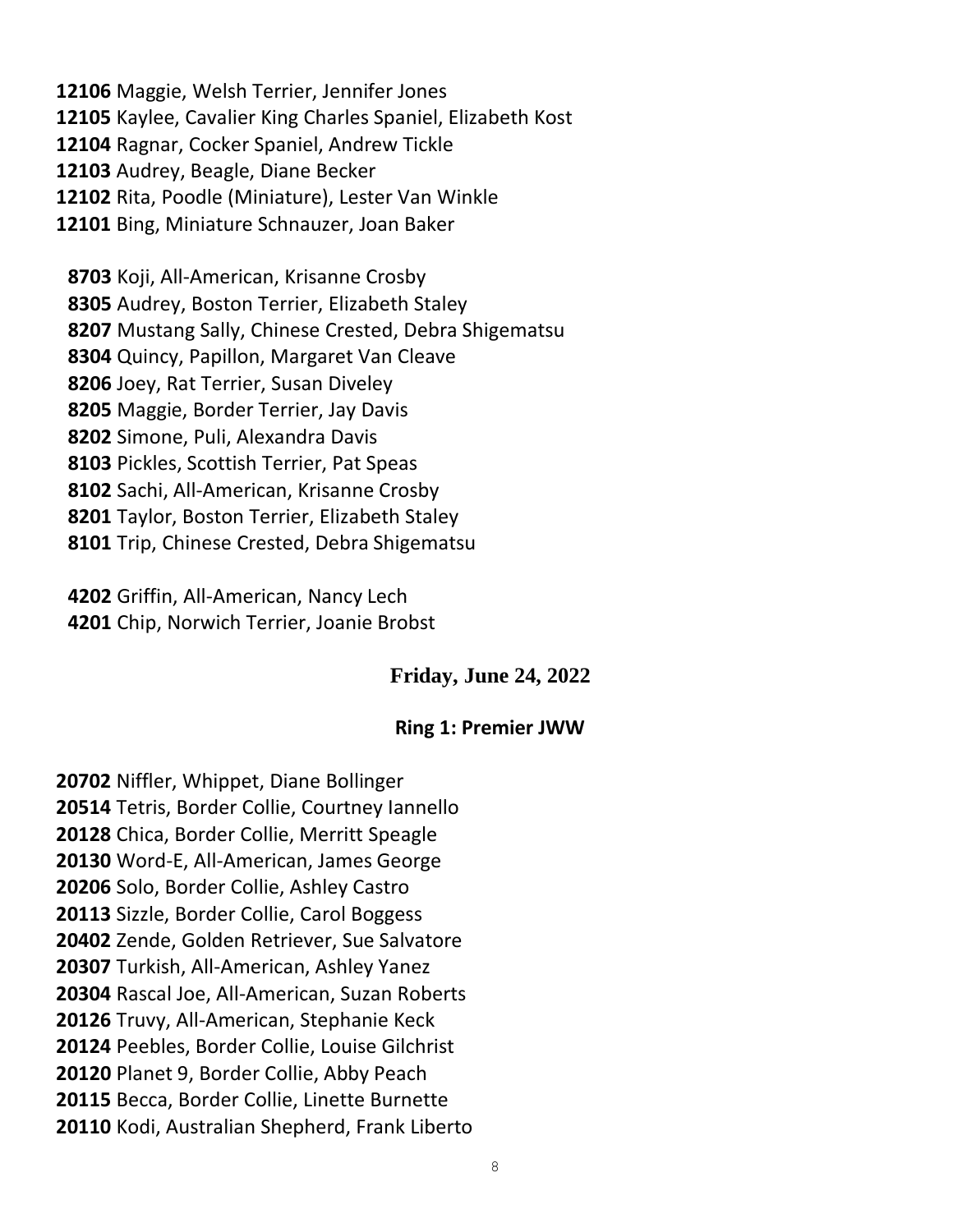Link, Border Collie, Ashley Castro Suri, Border Collie, Holly Hale Maple, Whippet, Diane Bollinger Jimi, Border Collie, James George

 Phenomenon, Border Collie, Merritt Speagle Iron Man, All-American, Carol Boggess Petey, Manchester Terrier, Diane Krumme Knight, Shetland Sheepdog, Sharon Dance Jagger, Miniature American Shepherd, Debra Hoffman Damuraz, Border Collie, Merritt Speagle Pippa, Kerry Blue Terrier, Carolyn Steffen Myst, Shetland Sheepdog, Paige Port Ultra, Border Collie, Ashley Castro

 Kaylee, Cavalier King Charles Spaniel, Elizabeth Kost Wonderbread, Papillon, Merritt Speagle

Pickles, Scottish Terrier, Pat Speas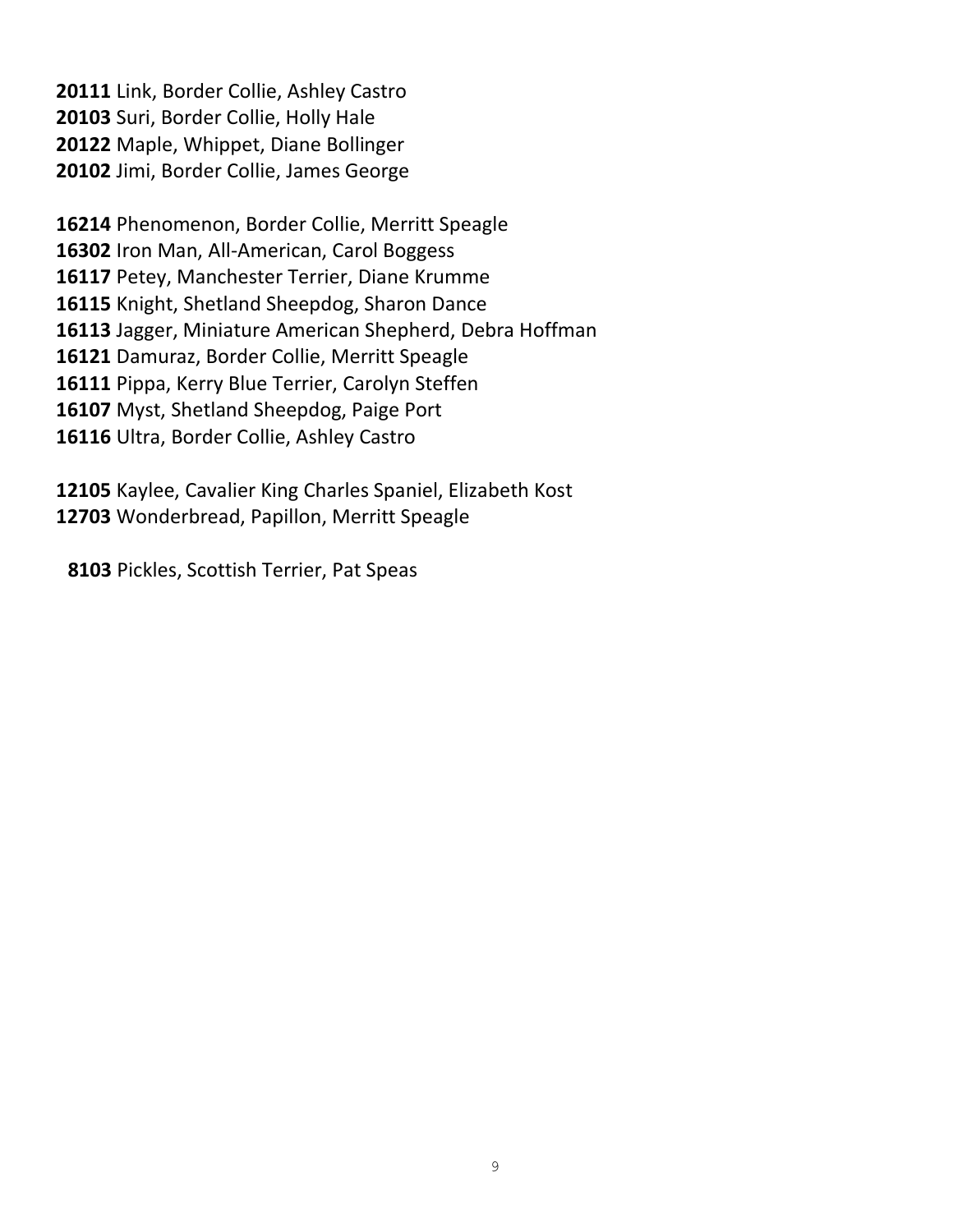# **Saturday, June 25, 2022**

#### **Ring 1: Open JWW**

LunyTunes, Pomeranian, Susie Letchworth

Nadjia, Russell Terrier, Kelly Felske

 Percy, Poodle (Miniature), George Pristas Cheeky, Manchester Terrier, Kathy Baer

 Rose, Border Collie, Susan Henk Sebastian, Puli, Alexandra Davis Popstar, Nova Scotia Duck Tolling Retriever, Deirdre Baker

 Friday, Labrador Retriever, Randi Martin Kip, Border Collie, Mary Denigan-Macauley Clue, Working Kelpie, Peter Clarkson Jazz, Boxer, Lisa Godfrey Bing, Australian Shepherd, Laura Streng Tag, Border Collie, Caitlin Riggs Picard, Border Collie, Jenny Brawley Hiro, Samoyed, Hoason Lee Cargo, Belgian Malinois, Crystal Partain Shimmer, All-American, Jeremy Haag Pi, Doberman Pinscher, Christina Williamson Rocky, Border Collie, Weilee Grills Tetris, Border Collie, Courtney Iannello

Jason, Poodle (Standard), Alexandra Davis

# **Saturday, June 25, 2022**

#### **Ring 1: Novice JWW**

 Gunner, Miniature American Shepherd, Rhonda Dunn RapidPhire, Swedish Vallhund, Lynn Sigman Einstein, Papillon, Linda Knight

Sassee, Poodle (Miniature), Natasha Matherly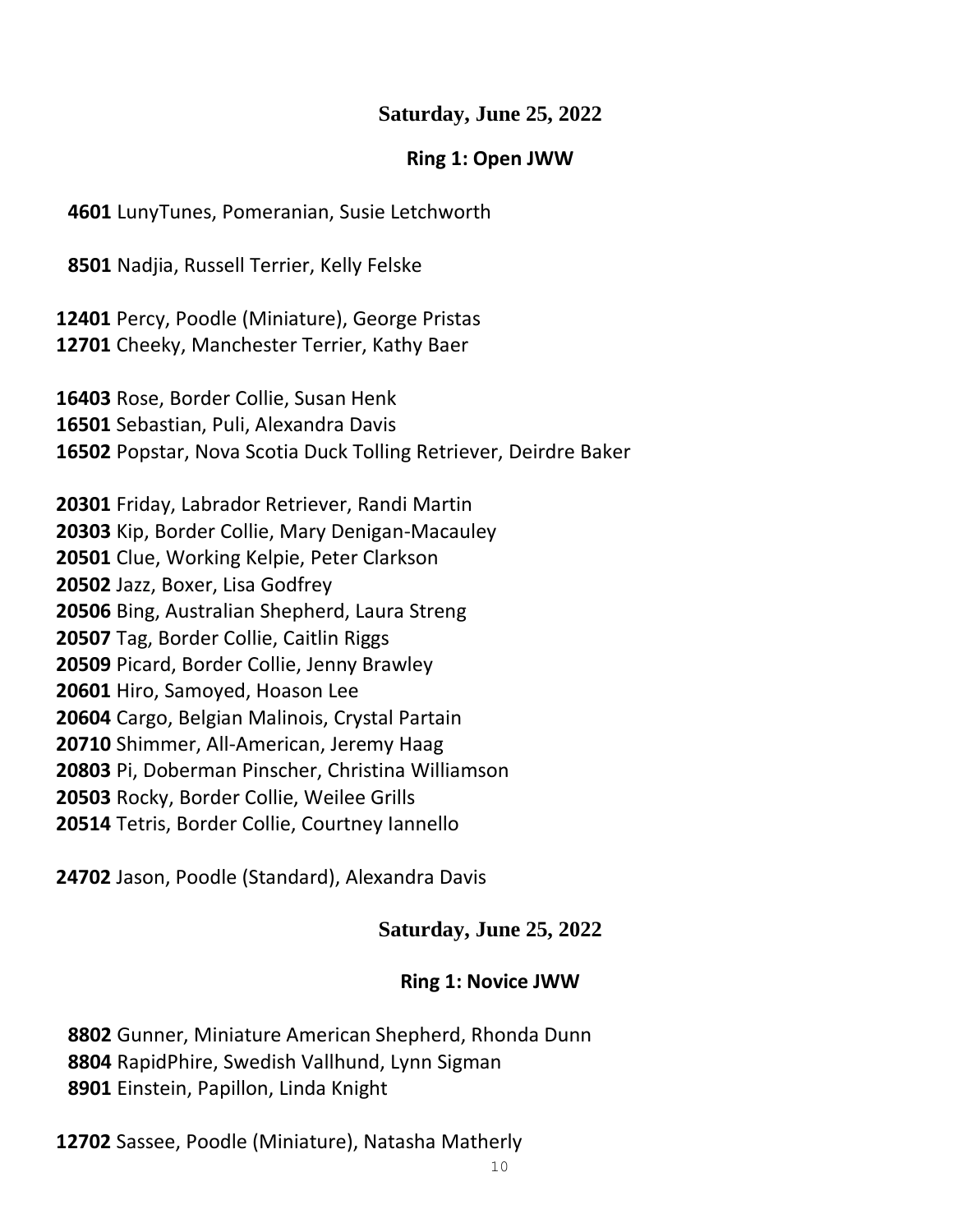Jules, Bearded Collie, Casey Minner Max, Australian Cattle Dog, Wendy Hay Epic, Flat-Coated Retriever, Renee Sainato Vivvie Arugula, Bearded Collie, Casey Minner

 Loki, Australian Shepherd, Mary Cobb Riley, Golden Retriever, Gayle Webster Odin, Australian Shepherd, Sandrine Thominet Disco, Bearded Collie, Heather Gahres Niffler, Whippet, Diane Bollinger Tawny, Portuguese Water Dog, Nancy Kurkjian Moxie, All-American, Larry Reagin Aurora, Siberian Husky, Harry Hunter Rudee, Golden Retriever, Kim Maxey

Forte, Border Collie, Lynn Sigman

# **Saturday, June 25, 2022**

# **Ring 1: Novice Standard**

 Gunner, Miniature American Shepherd, Rhonda Dunn RapidPhire, Swedish Vallhund, Lynn Sigman Einstein, Papillon, Linda Knight

 Cheeky, Manchester Terrier, Kathy Baer Sassee, Poodle (Miniature), Natasha Matherly

 Jules, Bearded Collie, Casey Minner Popstar, Nova Scotia Duck Tolling Retriever, Deirdre Baker Max, Australian Cattle Dog, Wendy Hay Epic, Flat-Coated Retriever, Renee Sainato Vivvie Arugula, Bearded Collie, Casey Minner

 Disco, Bearded Collie, Heather Gahres Niffler, Whippet, Diane Bollinger Tawny, Portuguese Water Dog, Nancy Kurkjian Moxie, All-American, Larry Reagin Aurora, Siberian Husky, Harry Hunter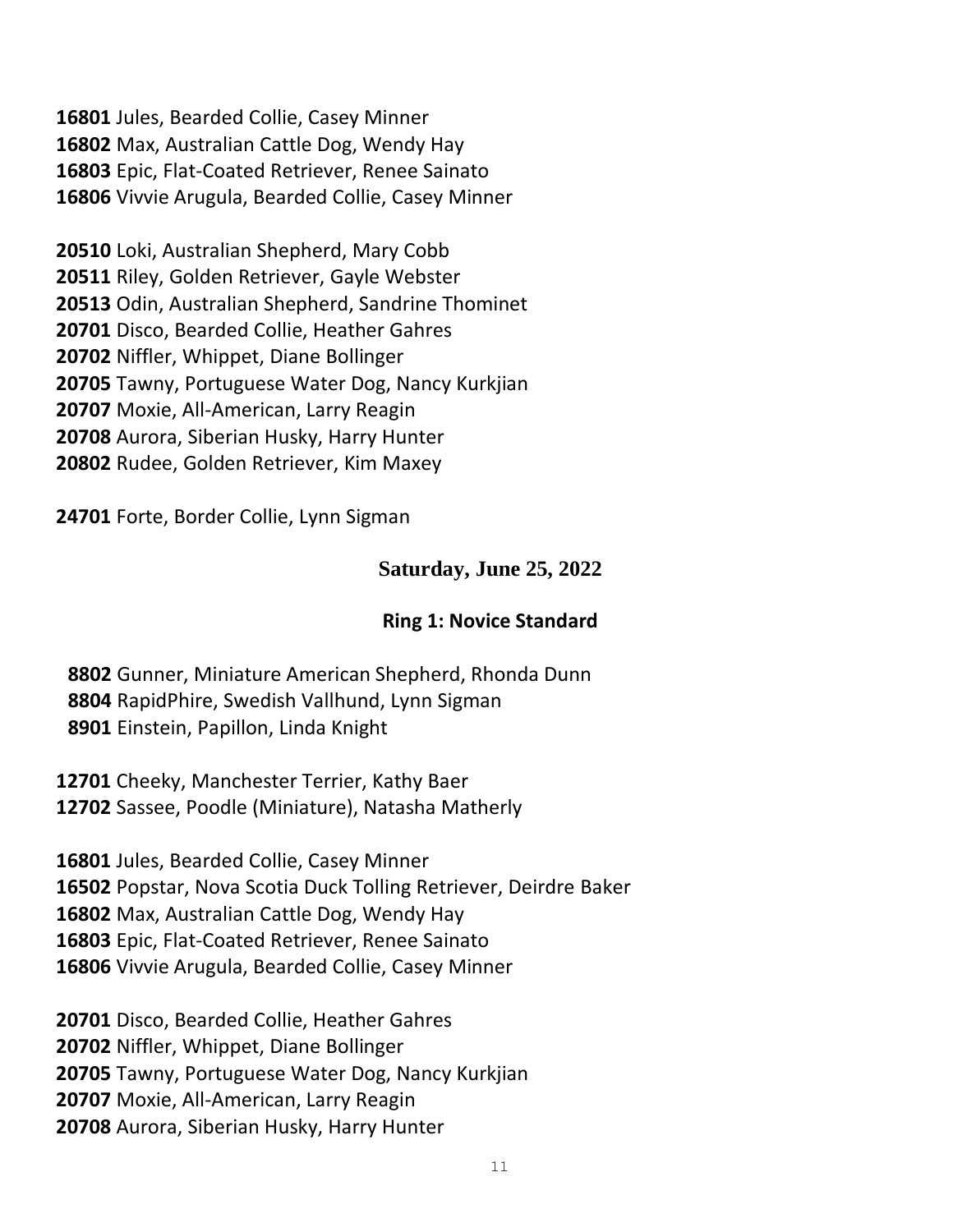Shimmer, All-American, Jeremy Haag Rudee, Golden Retriever, Kim Maxey Pi, Doberman Pinscher, Christina Williamson

 Forte, Border Collie, Lynn Sigman Jason, Poodle (Standard), Alexandra Davis

# **Saturday, June 25, 2022**

# **Ring 1: Open Standard**

LunyTunes, Pomeranian, Susie Letchworth

Nadjia, Russell Terrier, Kelly Felske

 Sebastian, Puli, Alexandra Davis Cloud, Shetland Sheepdog, Joanna Dillard

 Clue, Working Kelpie, Peter Clarkson Jazz, Boxer, Lisa Godfrey Rocky, Border Collie, Weilee Grills Stella, Portuguese Water Dog, Lizanne Jeveret Bing, Australian Shepherd, Laura Streng Tag, Border Collie, Caitlin Riggs Sydney, Portuguese Water Dog, Inez Welch Picard, Border Collie, Jenny Brawley Loki, Australian Shepherd, Mary Cobb Odin, Australian Shepherd, Sandrine Thominet Drake, Nova Scotia Duck Tolling Retriever, Janna Drof Hiro, Samoyed, Hoason Lee Brew, Flat-Coated Retriever, Kim Blair Cargo, Belgian Malinois, Crystal Partain Riley, Golden Retriever, Gayle Webster Tetris, Border Collie, Courtney Iannello

Seeker, Belgian Tervuren, Tim White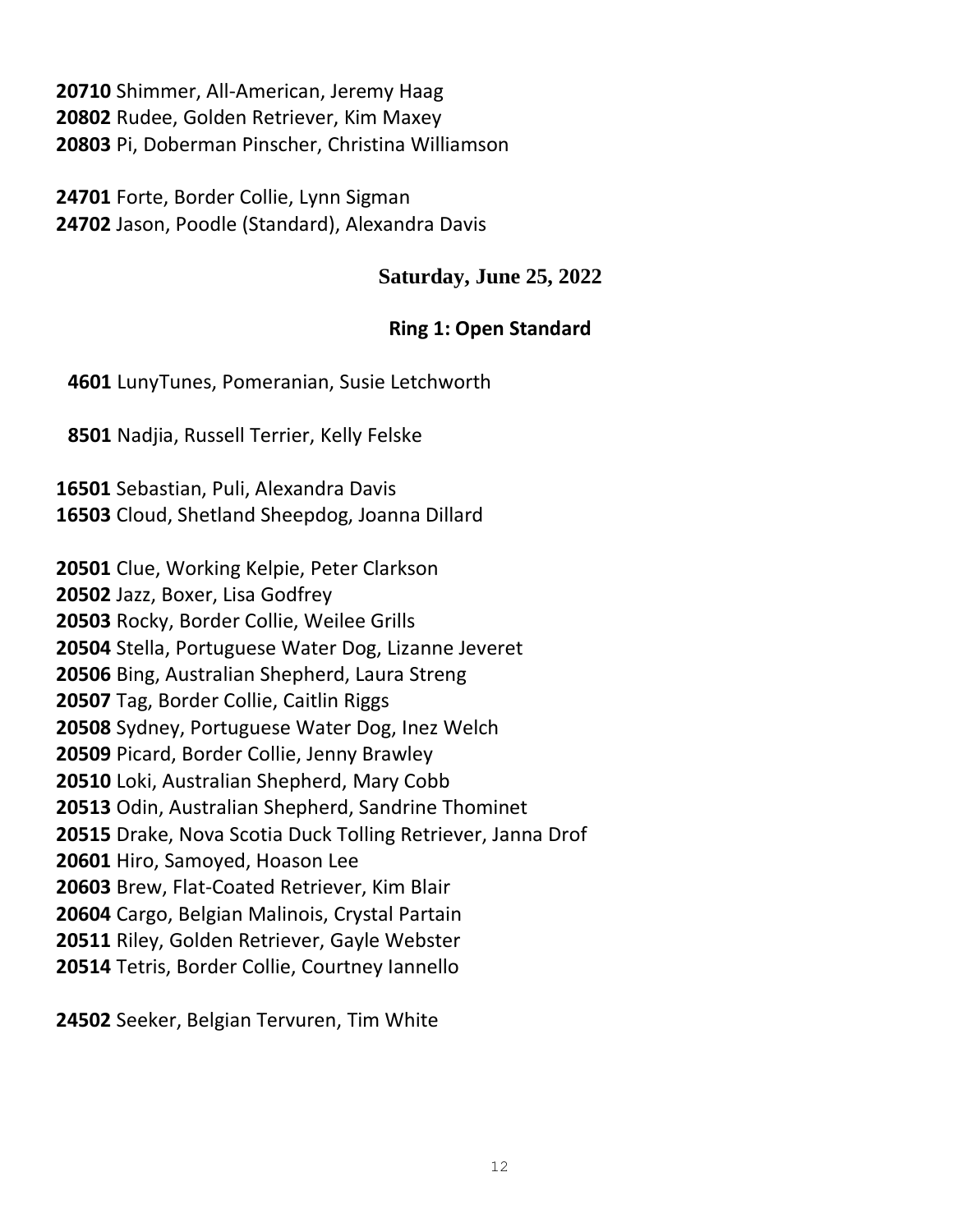# **Saturday, June 25, 2022**

#### **Ring 1: Novice FAST**

 Rubee, Chihuahua, Paige Port Vesper, Papillon, Elizabeth Abate Gunner, Miniature American Shepherd, Rhonda Dunn RapidPhire, Swedish Vallhund, Lynn Sigman

 Alex, All-American, John Hicks Sassee, Poodle (Miniature), Natasha Matherly

 Misty, Golden Retriever, Carolyn Moseley Rose, Border Collie, Susan Henk Sebastian, Puli, Alexandra Davis Max, Australian Cattle Dog, Wendy Hay Epic, Flat-Coated Retriever, Renee Sainato Breeze, Border Collie, Eddie Slagle

 Pi, Doberman Pinscher, Christina Williamson Lindy, All-American, Susan Hicks Picard, Border Collie, Jenny Brawley Loki, Australian Shepherd, Mary Cobb Tetris, Border Collie, Courtney Iannello Disco, Bearded Collie, Heather Gahres Niffler, Whippet, Diane Bollinger Hayden, Nova Scotia Duck Tolling Retriever, Janna Drof Tawny, Portuguese Water Dog, Nancy Kurkjian Aurora, Siberian Husky, Harry Hunter Shelby, Dalmatian, Marie Slagle

 Forte, Border Collie, Lynn Sigman Jason, Poodle (Standard), Alexandra Davis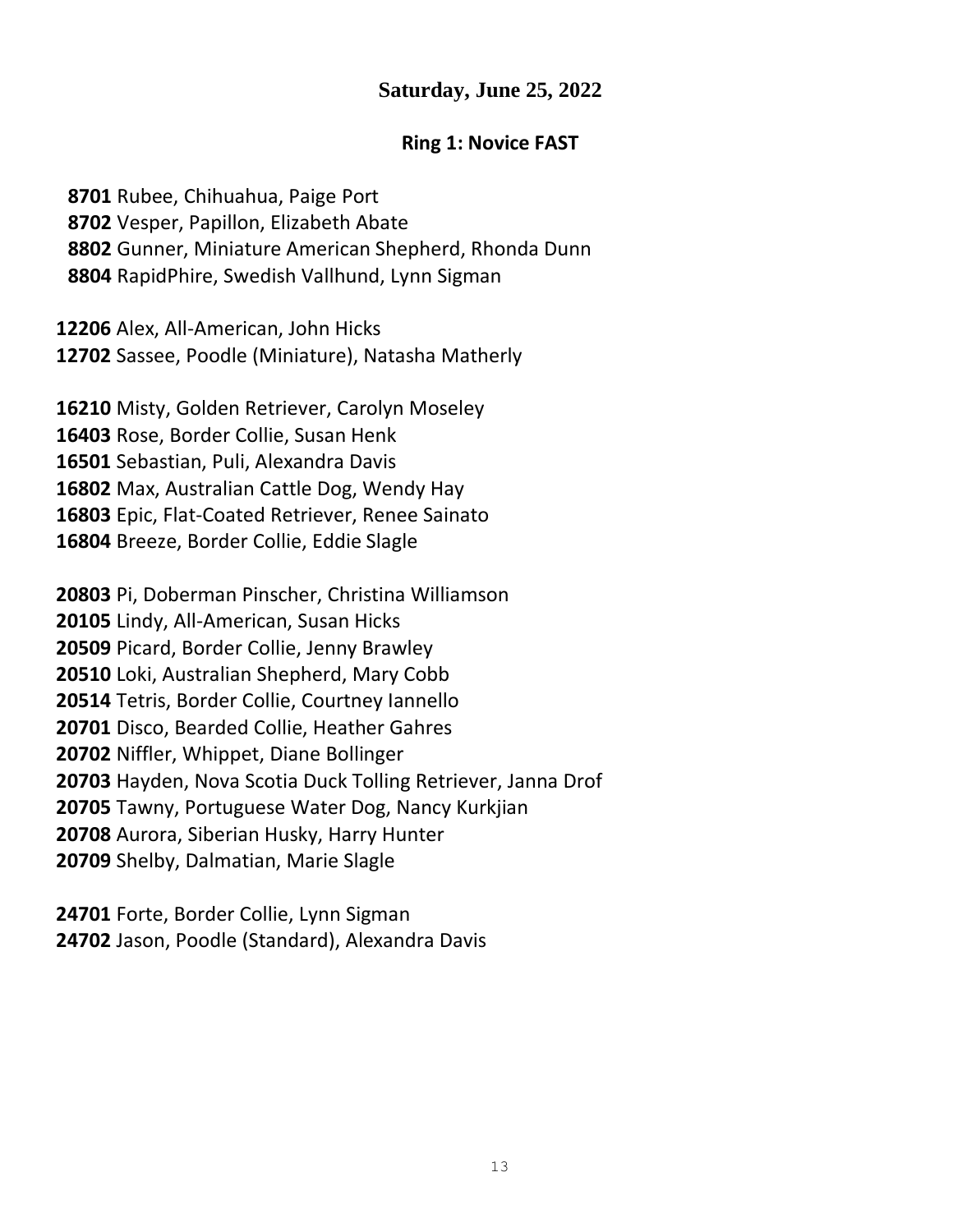# **Saturday, June 25, 2022**

### **Ring 1: Open FAST**

### LunyTunes, Pomeranian, Susie Letchworth

 Spice, Pembroke Welsh Corgi, Gina Schroetter Lulabelle, All-American, John Hicks Nadjia, Russell Terrier, Kelly Felske Charlie, All-American, Susan Hicks

 Percy, Poodle (Miniature), George Pristas Bree, Shetland Sheepdog, Lynne Ward

 Jagger, Miniature American Shepherd, Debra Hoffman Luci, All-American, Marilee Tretina Popstar, Nova Scotia Duck Tolling Retriever, Deirdre Baker Cloud, Shetland Sheepdog, Joanna Dillard Petey, Manchester Terrier, Diane Krumme

 Odin, Australian Shepherd, Sandrine Thominet Shimmer, All-American, Jeremy Haag Yogi, Golden Retriever, Robin Wilcox

# **Saturday, June 25, 2022**

# **Ring 1: Master/Excellent FAST**

- Trip, Chinese Crested, Debra Shigematsu
- Pickles, Scottish Terrier, Pat Speas
- Simone, Puli, Alexandra Davis
- Blazer, Pembroke Welsh Corgi, Gina Schroetter
- DotDot, Pomeranian, Susie Letchworth
- Mustang Sally, Chinese Crested, Debra Shigematsu

Rita, Poodle (Miniature), Lester Van Winkle

Ragnar, Cocker Spaniel, Andrew Tickle

Maggie, Welsh Terrier, Jennifer Jones

Darby, Boston Terrier, Nicole Davilli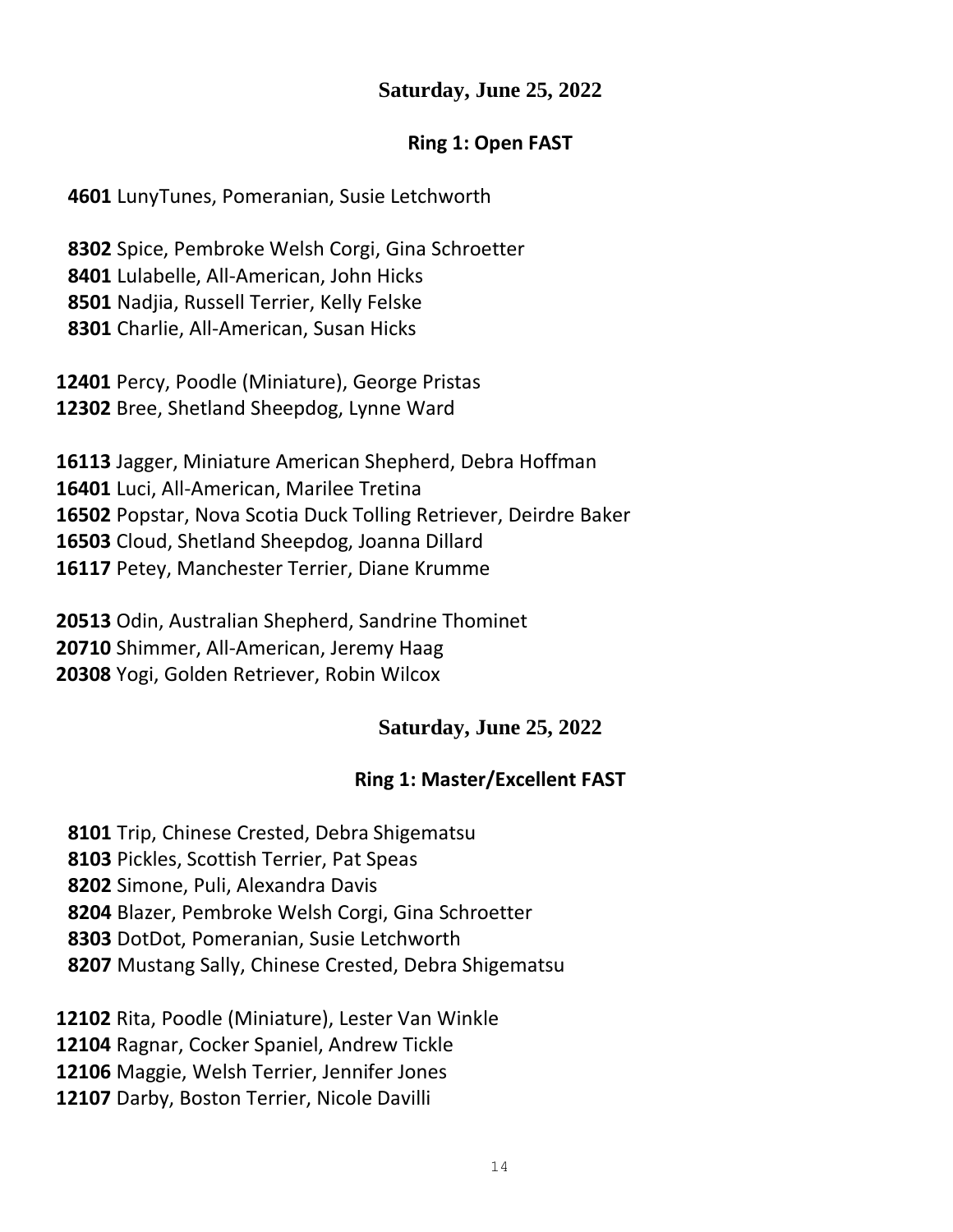Violett, All-American, Willow Martin Koda, Working Kelpie, Marsha Clarkson Myst, Shetland Sheepdog, Paige Port Bolt, Nova Scotia Duck Tolling Retriever, Deirdre Baker Leia, Australian Kelpie, Nina Cosgriff Zelda, Poodle (Standard), Alexandra Davis Dasher, Australian Shepherd, Martha Goodrich Kit, Bearded Collie, Heather Gahres Flex, Border Collie, Dawn Brightwell Tuff, Chinese Crested, Debra Shigematsu Wimsey, Poodle (Miniature), Donna Van Winkle Ember, Flat-Coated Retriever, Renee Sainato

 IvyE, Boxer, Lisa Godfrey Potter, Old English Sheepdog, Allison Sohn Jimi, Border Collie, James George Mirage, Working Kelpie, Marsha Clarkson Kodi, Australian Shepherd, Frank Liberto Bounce, Bearded Collie, Heather Gahres Becca, Border Collie, Linette Burnette Dorey, Border Collie, Libby Harding Elijah, Airedale Terrier, Jennifer Jones Maple, Whippet, Diane Bollinger Phoenix, Siberian Husky, Harry Hunter Roxy, Dalmatian, Marie Slagle Friday, Labrador Retriever, Randi Martin Tiki, Border Collie, Nancy Lech Rascal Joe, All-American, Suzan Roberts Turkish, All-American, Ashley Yanez Lark, Border Collie, Virginia Myers Jazz, Boxer, Lisa Godfrey Rocky, Border Collie, Weilee Grills Bing, Australian Shepherd, Laura Streng Clue, Working Kelpie, Peter Clarkson

 Connlaodh, Collie (Rough), Alicia Moore Seeker, Belgian Tervuren, Tim White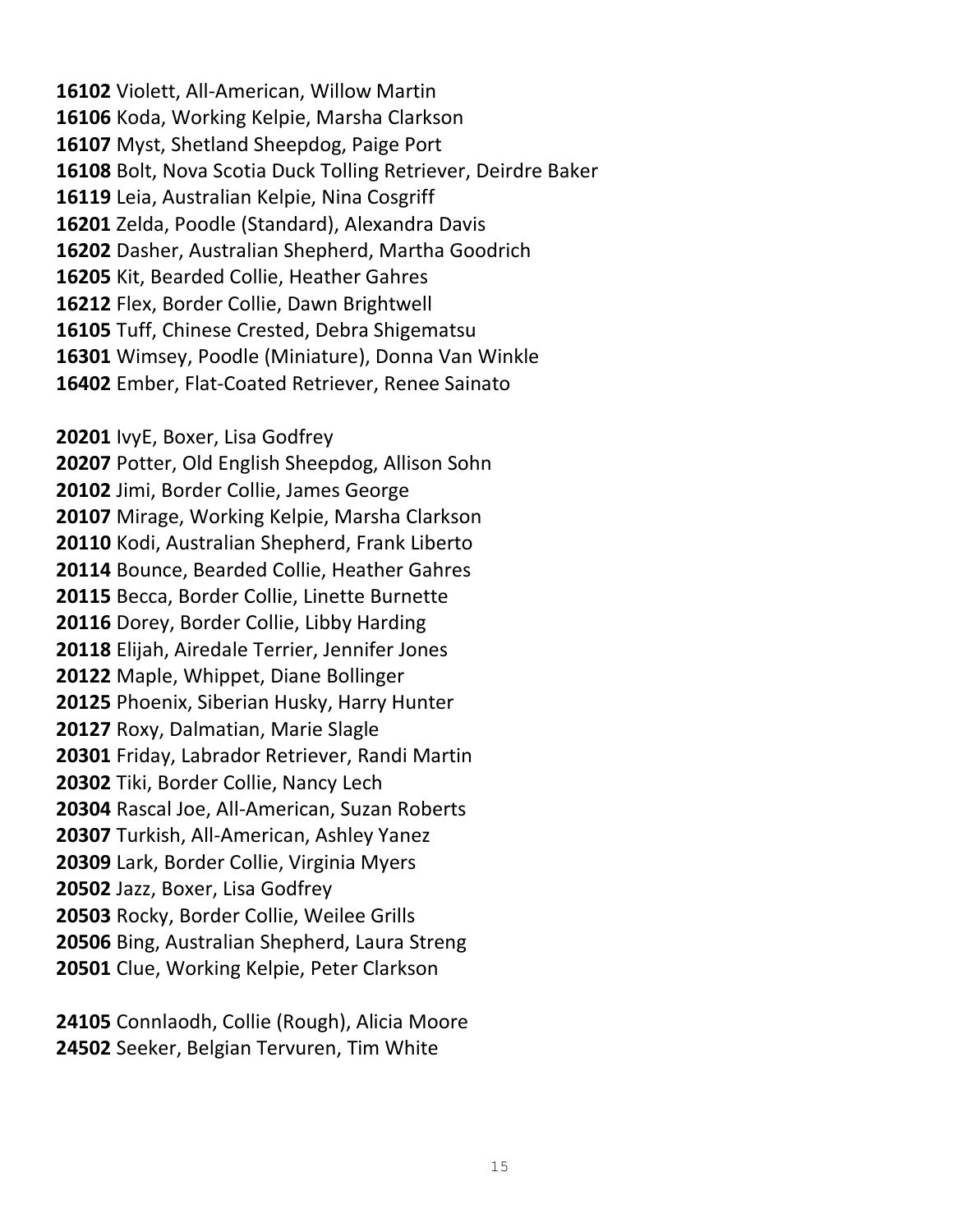# **Saturday, June 25, 2022**

#### **Ring 1: Master/Excellent Standard**

 Trip, Chinese Crested, Debra Shigematsu Suky Tawdry, Pomeranian, Susie Letchworth Sachi, All-American, Krisanne Crosby Pickles, Scottish Terrier, Pat Speas Simone, Puli, Alexandra Davis Casey, Boston Terrier, Nicole Davilli Blazer, Pembroke Welsh Corgi, Gina Schroetter Maggie, Border Terrier, Jay Davis Mustang Sally, Chinese Crested, Debra Shigematsu DotDot, Pomeranian, Susie Letchworth Rita, Poodle (Miniature), Lester Van Winkle Ragnar, Cocker Spaniel, Andrew Tickle Kaylee, Cavalier King Charles Spaniel, Elizabeth Kost

Maggie, Welsh Terrier, Jennifer Jones

McKenna, Shetland Sheepdog, Joanna Dillard

Alex, All-American, John Hicks

Quinn, All-American, Krisanne Crosby

Bree, Shetland Sheepdog, Lynne Ward

Darby, Boston Terrier, Nicole Davilli

 Clipper, Shetland Sheepdog, Tami Rudnicky Violett, All-American, Willow Martin Tuff, Chinese Crested, Debra Shigematsu Myst, Shetland Sheepdog, Paige Port Bolt, Nova Scotia Duck Tolling Retriever, Deirdre Baker Connor, Shetland Sheepdog, Mary Ommundsen Jagger, Miniature American Shepherd, Debra Hoffman Knight, Shetland Sheepdog, Sharon Dance Petey, Manchester Terrier, Diane Krumme Leia, Australian Kelpie, Nina Cosgriff Zelda, Poodle (Standard), Alexandra Davis Dasher, Australian Shepherd, Martha Goodrich Mickelson, Labrador Retriever, Cristol Klevinsky Misty, Golden Retriever, Carolyn Moseley Flex, Border Collie, Dawn Brightwell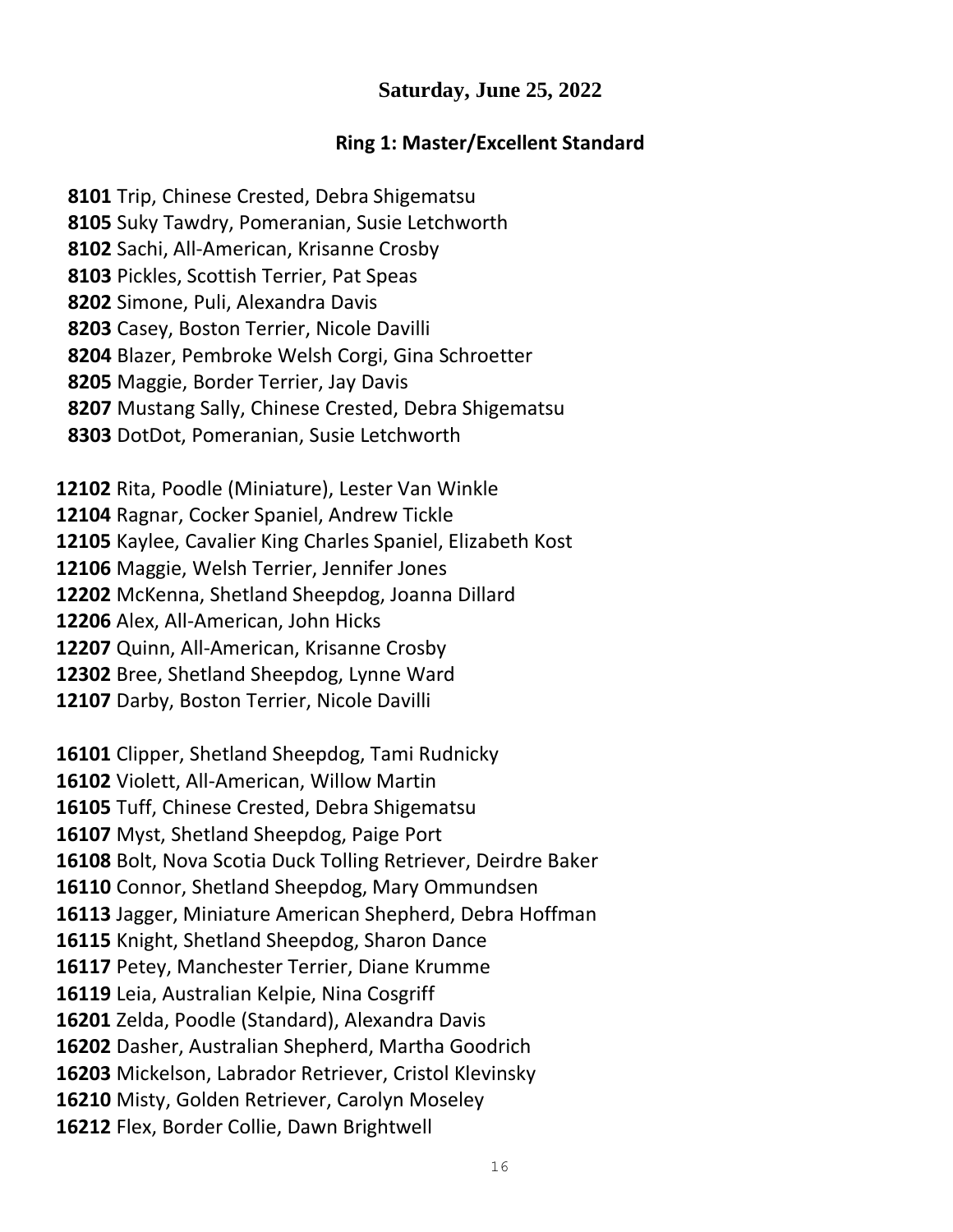Wimsey, Poodle (Miniature), Donna Van Winkle Islay, Shetland Sheepdog, Tami Rudnicky Luci, All-American, Marilee Tretina Ember, Flat-Coated Retriever, Renee Sainato Iron Man, All-American, Carol Boggess

 Jimi, Border Collie, James George Suri, Border Collie, Holly Hale Cali, All-American, Lauren Siegel Lindy, All-American, Susan Hicks Mirage, Working Kelpie, Marsha Clarkson Bear, Golden Retriever, Robin Wilcox Kodi, Australian Shepherd, Frank Liberto Bounce, Bearded Collie, Heather Gahres Becca, Border Collie, Linette Burnette Dorey, Border Collie, Libby Harding Emerald, All-American, Nancy Lech Elijah, Airedale Terrier, Jennifer Jones Planet 9, Border Collie, Abby Peach Maple, Whippet, Diane Bollinger Gurley, All-American, Larry Reagin Phoenix, Siberian Husky, Harry Hunter Truvy, All-American, Stephanie Keck Roxy, Dalmatian, Marie Slagle Pele, Belgian Tervuren, Rachel Blackmer Word-E, All-American, James George Sizzle, Border Collie, Carol Boggess IvyE, Boxer, Lisa Godfrey Chico, Poodle (Standard), Lester Van Winkle Potter, Old English Sheepdog, Allison Sohn Tiki, Border Collie, Nancy Lech Rascal Joe, All-American, Suzan Roberts Turkish, All-American, Ashley Yanez Yogi, Golden Retriever, Robin Wilcox

 Mulligan, Golden Retriever, Cristol Klevinsky Gracie, Rhodesian Ridgeback, Russell Lowery Cannon, Boxer, Sarah Osborne Connlaodh, Collie (Rough), Alicia Moore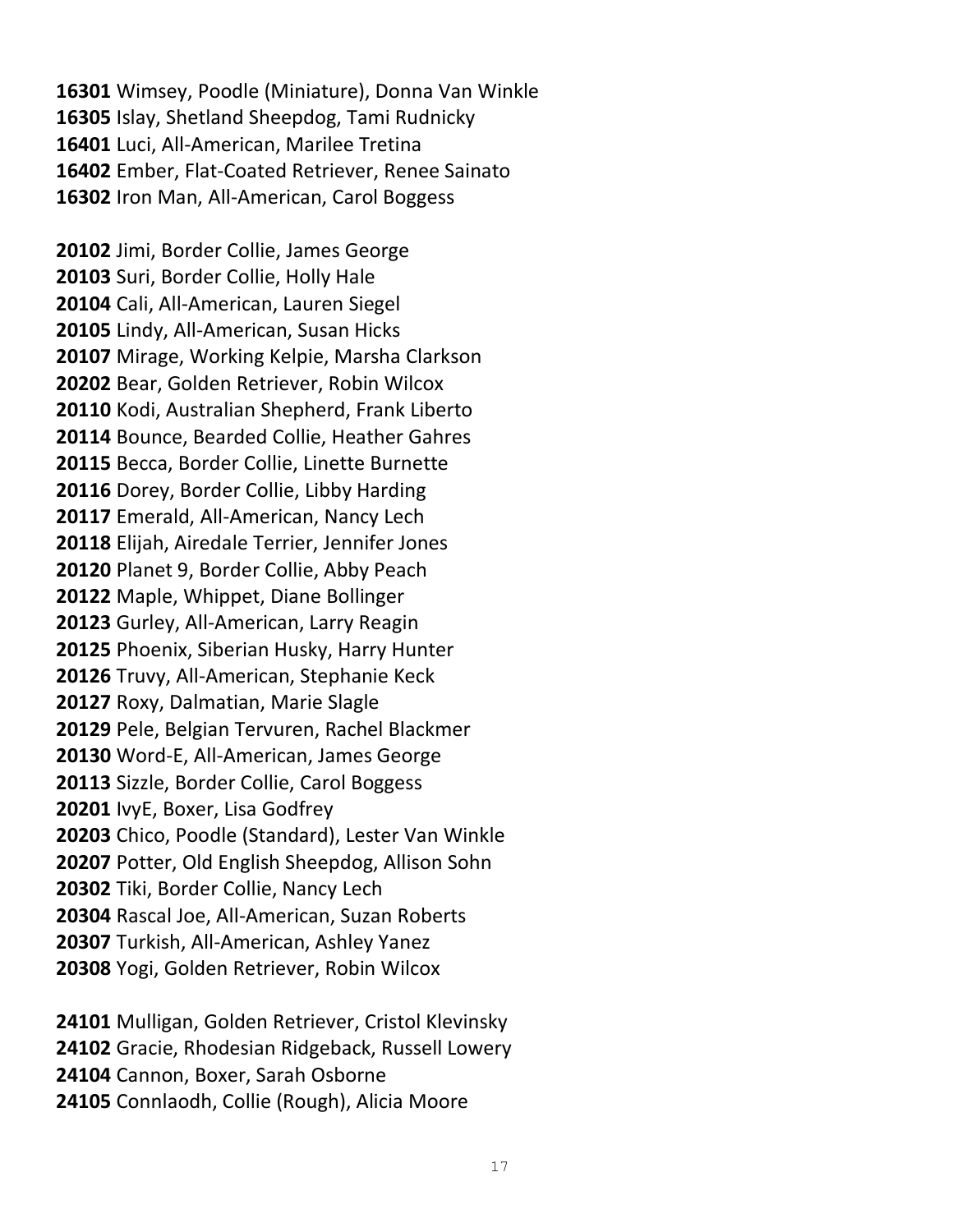# **Saturday, June 25, 2022**

#### **Ring 1: Master/Excellent JWW**

 Trip, Chinese Crested, Debra Shigematsu Sachi, All-American, Krisanne Crosby Lulabelle, All-American, John Hicks Pickles, Scottish Terrier, Pat Speas Simone, Puli, Alexandra Davis Casey, Boston Terrier, Nicole Davilli Blazer, Pembroke Welsh Corgi, Gina Schroetter Maggie, Border Terrier, Jay Davis Charlie, All-American, Susan Hicks DotDot, Pomeranian, Susie Letchworth Mustang Sally, Chinese Crested, Debra Shigematsu Koji, All-American, Krisanne Crosby

 Rita, Poodle (Miniature), Lester Van Winkle Ragnar, Cocker Spaniel, Andrew Tickle Kaylee, Cavalier King Charles Spaniel, Elizabeth Kost Maggie, Welsh Terrier, Jennifer Jones McKenna, Shetland Sheepdog, Joanna Dillard Alex, All-American, John Hicks Bree, Shetland Sheepdog, Lynne Ward Darby, Boston Terrier, Nicole Davilli Quinn, All-American, Krisanne Crosby

 Clipper, Shetland Sheepdog, Tami Rudnicky Violett, All-American, Willow Martin Tuff, Chinese Crested, Debra Shigematsu Myst, Shetland Sheepdog, Paige Port Bolt, Nova Scotia Duck Tolling Retriever, Deirdre Baker Connor, Shetland Sheepdog, Mary Ommundsen Jagger, Miniature American Shepherd, Debra Hoffman Knight, Shetland Sheepdog, Sharon Dance Petey, Manchester Terrier, Diane Krumme Leia, Australian Kelpie, Nina Cosgriff Zelda, Poodle (Standard), Alexandra Davis Dasher, Australian Shepherd, Martha Goodrich Mickelson, Labrador Retriever, Cristol Klevinsky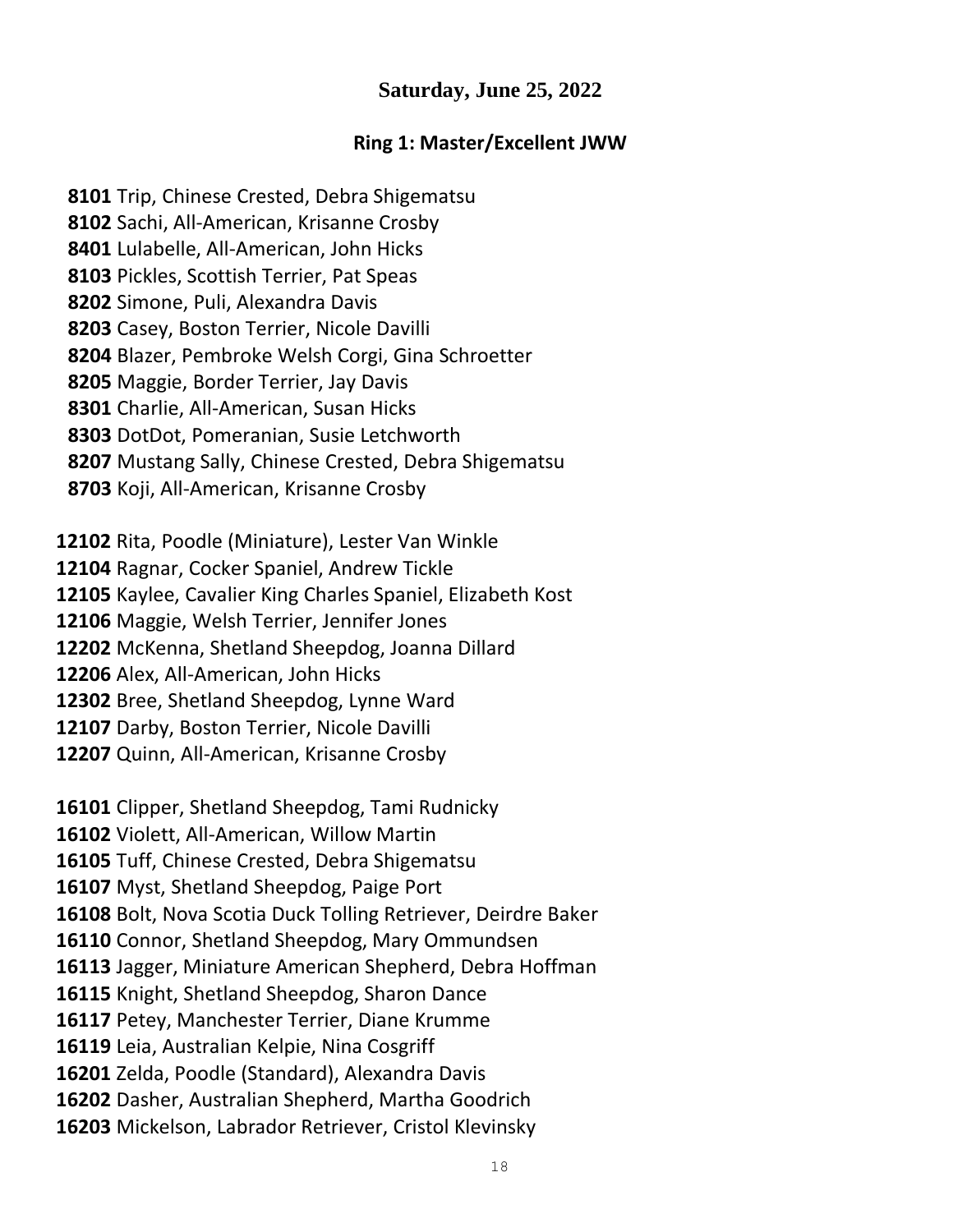Misty, Golden Retriever, Carolyn Moseley Flex, Border Collie, Dawn Brightwell Islay, Shetland Sheepdog, Tami Rudnicky Luci, All-American, Marilee Tretina Ember, Flat-Coated Retriever, Renee Sainato Cloud, Shetland Sheepdog, Joanna Dillard Wimsey, Poodle (Miniature), Donna Van Winkle Iron Man, All-American, Carol Boggess

 Jimi, Border Collie, James George Suri, Border Collie, Holly Hale Cali, All-American, Lauren Siegel Lindy, All-American, Susan Hicks Drake, Nova Scotia Duck Tolling Retriever, Janna Drof Mirage, Working Kelpie, Marsha Clarkson Kodi, Australian Shepherd, Frank Liberto Bounce, Bearded Collie, Heather Gahres Becca, Border Collie, Linette Burnette Dorey, Border Collie, Libby Harding Bear, Golden Retriever, Robin Wilcox Emerald, All-American, Nancy Lech Elijah, Airedale Terrier, Jennifer Jones Planet 9, Border Collie, Abby Peach Maple, Whippet, Diane Bollinger Gurley, All-American, Larry Reagin Phoenix, Siberian Husky, Harry Hunter Truvy, All-American, Stephanie Keck Roxy, Dalmatian, Marie Slagle Pele, Belgian Tervuren, Rachel Blackmer Word-E, All-American, James George Sizzle, Border Collie, Carol Boggess IvyE, Boxer, Lisa Godfrey Chico, Poodle (Standard), Lester Van Winkle Potter, Old English Sheepdog, Allison Sohn Tiki, Border Collie, Nancy Lech Rascal Joe, All-American, Suzan Roberts Turkish, All-American, Ashley Yanez Yogi, Golden Retriever, Robin Wilcox Hayden, Nova Scotia Duck Tolling Retriever, Janna Drof Stella, Portuguese Water Dog, Lizanne Jeveret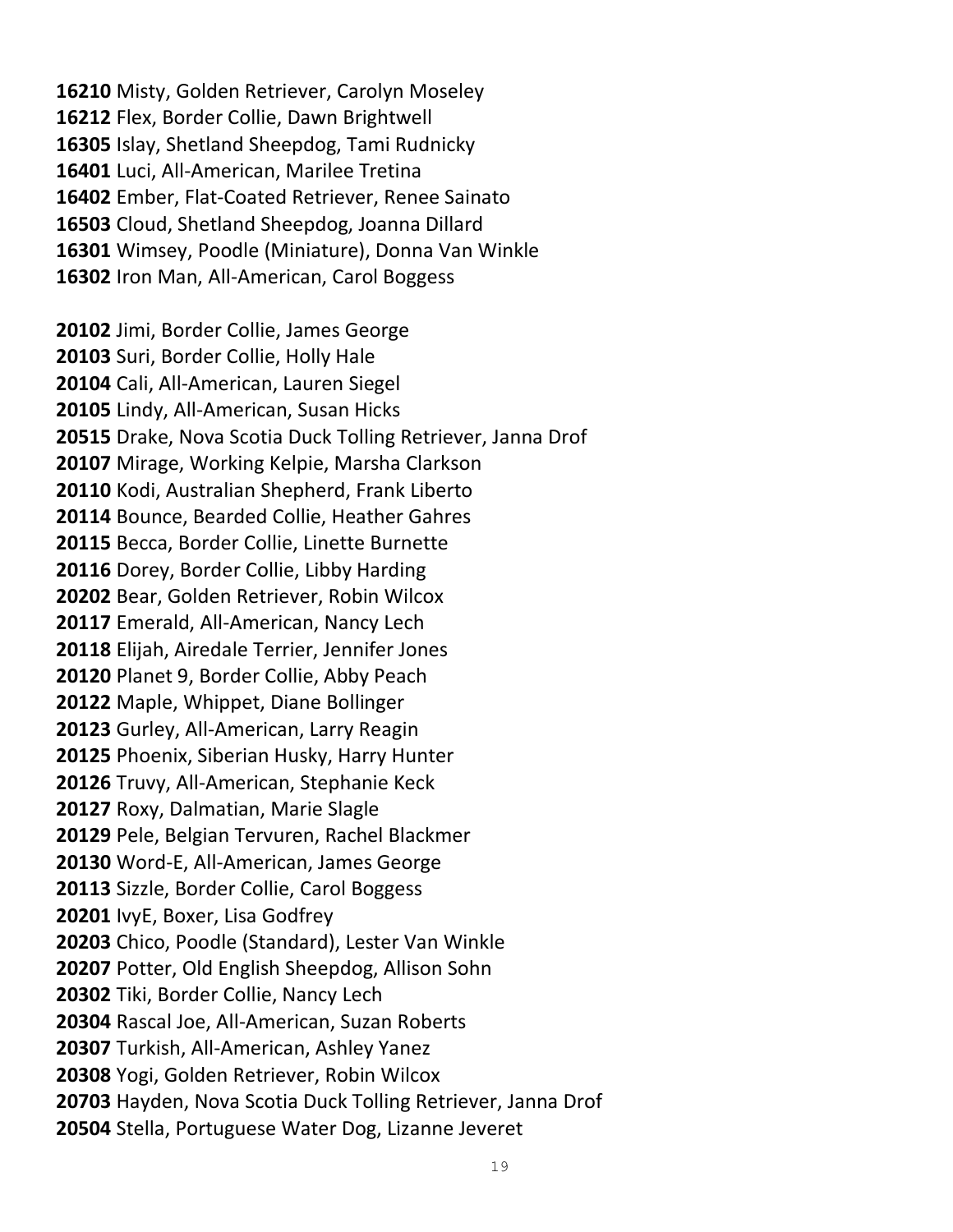Mulligan, Golden Retriever, Cristol Klevinsky Gracie, Rhodesian Ridgeback, Russell Lowery Cannon, Boxer, Sarah Osborne Connlaodh, Collie (Rough), Alicia Moore Seeker, Belgian Tervuren, Tim White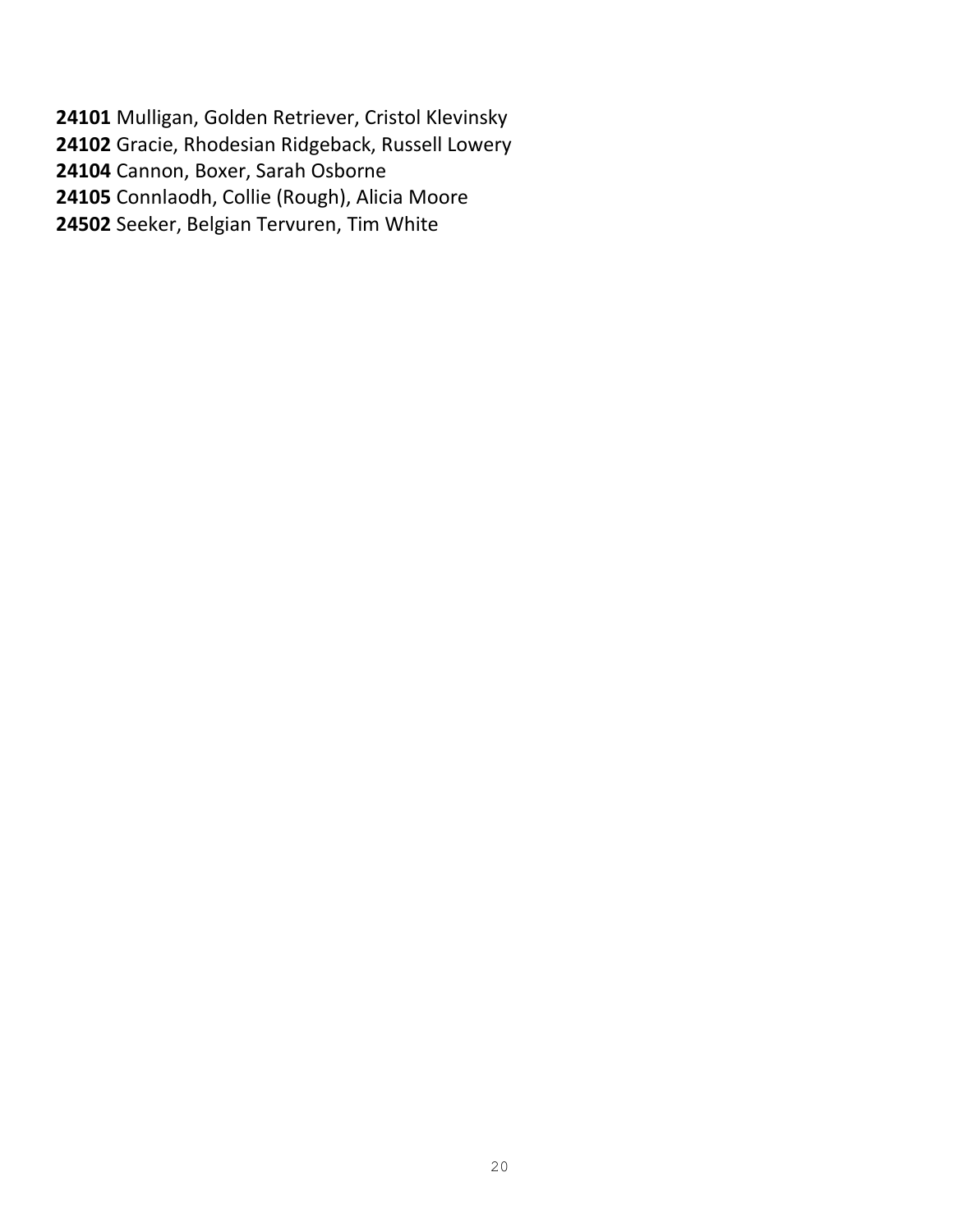### **Sunday, June 26, 2022**

#### **Ring 1: Master/Excellent JWW**

**24C102** Miz, All-American, CJ Beauchamp **24C101** Mahnstah, Border Collie, Kayla Wieland Seeker, Belgian Tervuren, Tim White Cannon, Boxer, Sarah Osborne Lilie, Poodle (Standard), Claude Boyd Gracie, Rhodesian Ridgeback, Russell Lowery Blizzard, Boxer, Lisa Godfrey Sailor, Australian Shepherd, Sheila Boone Hayden, Nova Scotia Duck Tolling Retriever, Janna Drof Zende, Golden Retriever, Sue Salvatore Shine, Golden Retriever, Julie Mercer Yogi, Golden Retriever, Robin Wilcox Turkish, All-American, Ashley Yanez Titan, Border Collie, Stewart Pennell Rascal Joe, All-American, Suzan Roberts Tiki, Border Collie, Nancy Lech Potter, Old English Sheepdog, Allison Sohn Koda, All-American, Denise Haase-Bushong Josie, Belgian Sheepdog, Carol Denny Chico, Poodle (Standard), Lester Van Winkle IvyE, Boxer, Lisa Godfrey Word-E, All-American, James George Dylan, Australian Shepherd, Sheila Boone Pele, Belgian Tervuren, Rachel Blackmer Drake, Nova Scotia Duck Tolling Retriever, Janna Drof Roxy, Dalmatian, Marie Slagle Truvy, All-American, Stephanie Keck Phoenix, Siberian Husky, Harry Hunter Peebles, Border Collie, Louise Gilchrist Bear, Golden Retriever, Robin Wilcox Gurley, All-American, Larry Reagin Maple, Whippet, Diane Bollinger Planet 9, Border Collie, Abby Peach Jess, Border Collie, Caitlin Riggs River, Australian Shepherd, Sheila Boone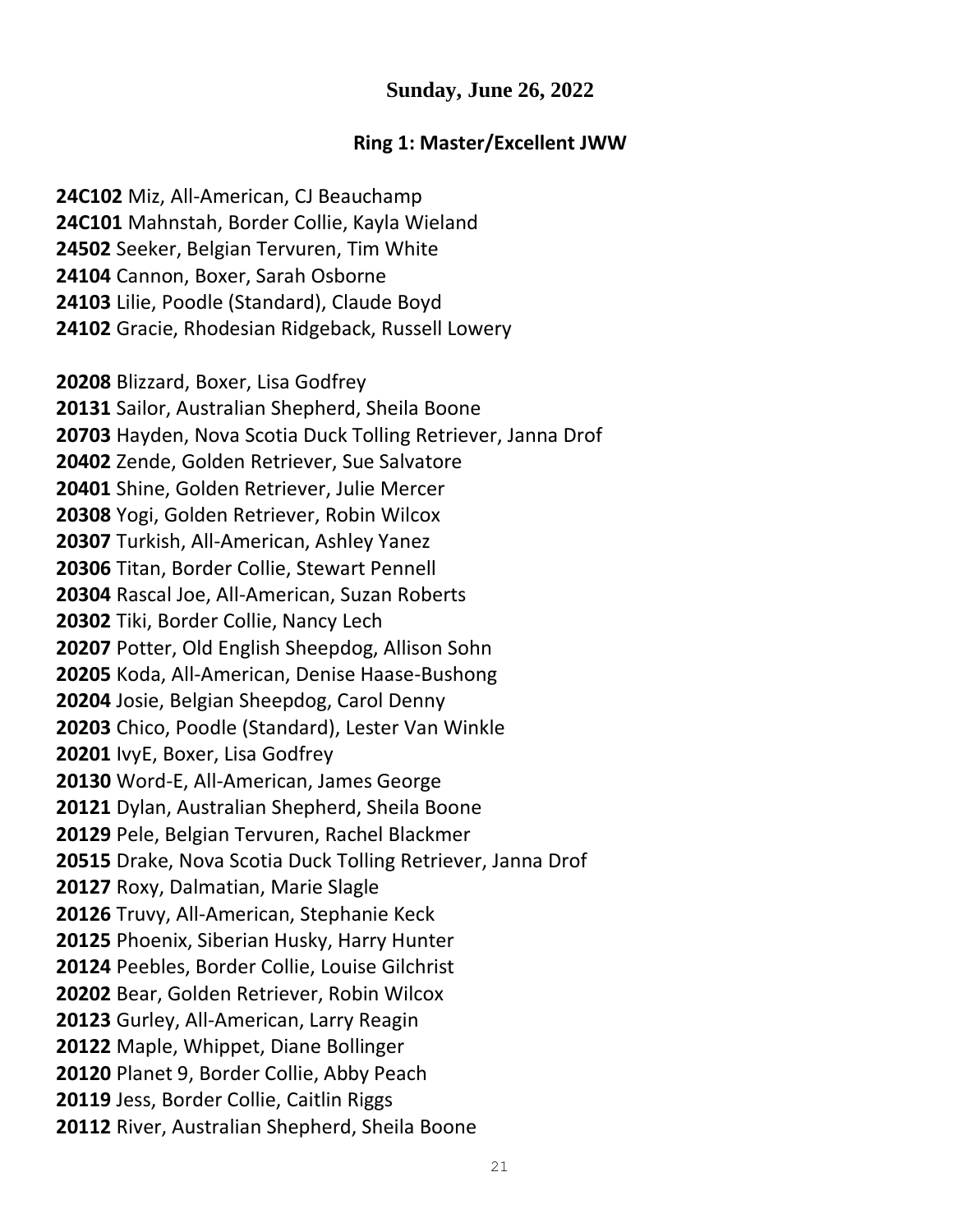Elijah, Airedale Terrier, Jennifer Jones Emerald, All-American, Nancy Lech Sizzle, Border Collie, Carol Boggess Kodi, Australian Shepherd, Frank Liberto Zeke, Border Collie, Meredith Garrett Four Loko, Siberian Husky, Kim Wieland Dancer, Golden Retriever, Sandi Pitini Lindy, All-American, Susan Hicks Cali, All-American, Lauren Siegel Jimi, Border Collie, James George Stella, Portuguese Water Dog, Lizanne Jeveret Skecher, Australian Shepherd, Sheila Boone

 Cloud, Shetland Sheepdog, Joanna Dillard Ember, Flat-Coated Retriever, Renee Sainato Luci, All-American, Marilee Tretina Mako, Border Collie, Samantha Kemp Whisper, Shetland Sheepdog, Brenda Thomas Tibbie, All-American, Louise Gilchrist Flex, Border Collie, Dawn Brightwell Batman, Border Collie, Hollis Posner Misty, Golden Retriever, Carolyn Moseley Simba, All-American, Sandra Platt Deacon, Australian Shepherd, Sheila Boone Gracie, Australian Shepherd, Patricia Bossler Belle, Border Collie, Terry Kellum Hope, Border Collie, Roberta Garrett Dasher, Australian Shepherd, Martha Goodrich Zelda, Poodle (Standard), Alexandra Davis Panda, Border Collie, Nancy Chaponis Scout, Border Collie, Samantha Kemp Jagger, Miniature American Shepherd, Debra Hoffman Nellie, Boykin Spaniel, Susie Leahy Connor, Shetland Sheepdog, Mary Ommundsen Leo, Shetland Sheepdog, Scott Brown Bolt, Nova Scotia Duck Tolling Retriever, Deirdre Baker Myst, Shetland Sheepdog, Paige Port Tuff, Chinese Crested, Debra Shigematsu Bria, Australian Shepherd, Sheila Boone Reina, Brittany, Christine Harrison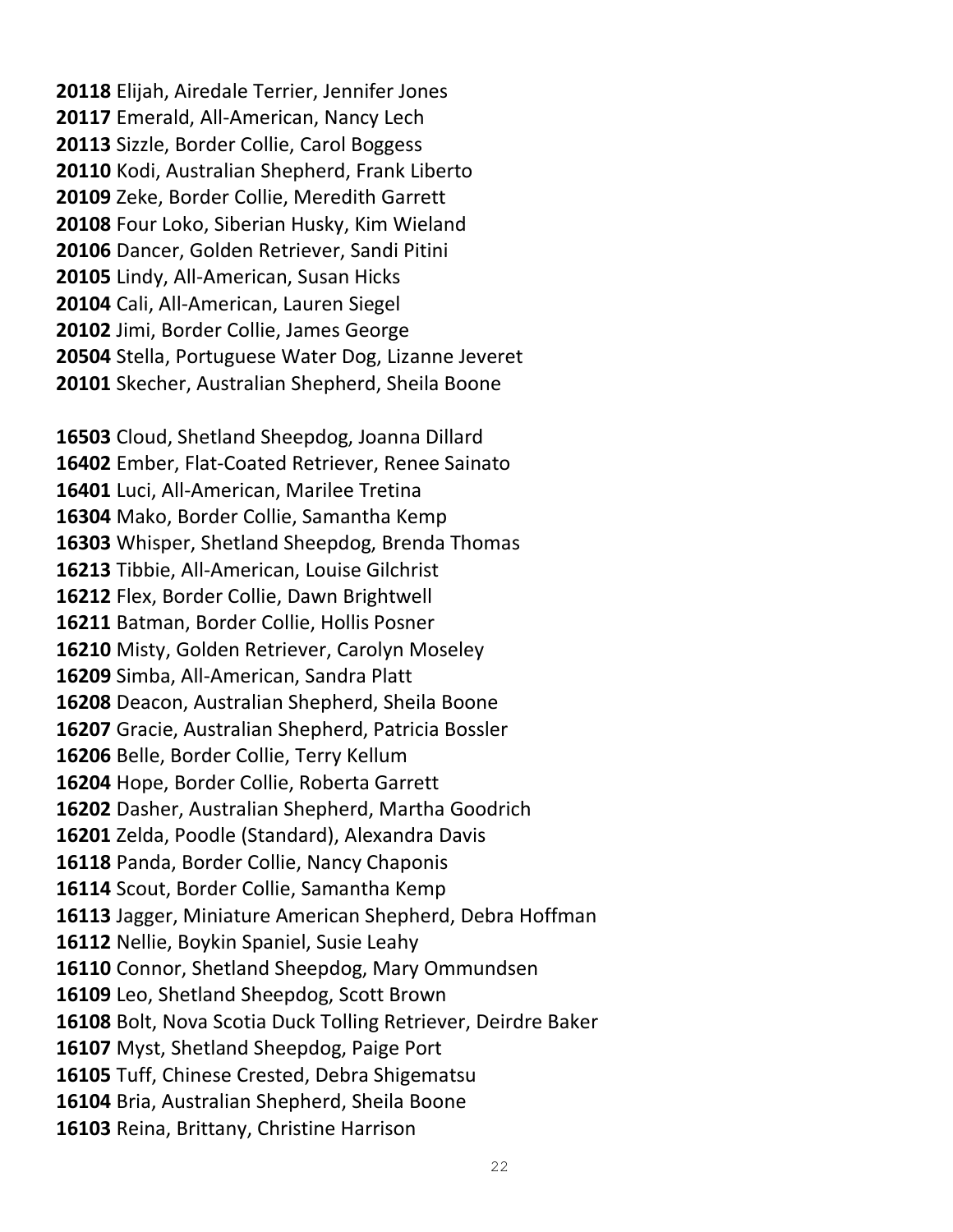Violett, All-American, Willow Martin Iron Man, All-American, Carol Boggess Wimsey, Poodle (Miniature), Donna Van Winkle

 Fred, Miniature Schnauzer, Joan Baker Bree, Shetland Sheepdog, Lynne Ward Henry, Shetland Sheepdog, Scott Brown Quinn, All-American, Krisanne Crosby Alex, All-American, John Hicks Oscar, All-American, Marcia Peters Flare, Australian Shepherd, Elizabeth Staley Summer, Shetland Sheepdog, Brenda Thomas McKenna, Shetland Sheepdog, Joanna Dillard Puggle, All-American, Marcella Smith Darby, Boston Terrier, Nicole Davilli Maggie, Welsh Terrier, Jennifer Jones Kaylee, Cavalier King Charles Spaniel, Elizabeth Kost Ragnar, Cocker Spaniel, Andrew Tickle Rita, Poodle (Miniature), Lester Van Winkle Bing, Miniature Schnauzer, Joan Baker

 Koji, All-American, Krisanne Crosby Mustang Sally, Chinese Crested, Debra Shigematsu Spice, Pembroke Welsh Corgi, Gina Schroetter Lulabelle, All-American, John Hicks Quincy, Papillon, Margaret Van Cleave Charlie, All-American, Susan Hicks Joey, Rat Terrier, Susan Diveley Maggie, Border Terrier, Jay Davis Casey, Boston Terrier, Nicole Davilli Simone, Puli, Alexandra Davis Taylor, Boston Terrier, Elizabeth Staley Gambit, Pembroke Welsh Corgi, Kathy Murphy Sachi, All-American, Krisanne Crosby Trip, Chinese Crested, Debra Shigematsu Blazer, Pembroke Welsh Corgi, Gina Schroetter

Chip, Norwich Terrier, Joanie Brobst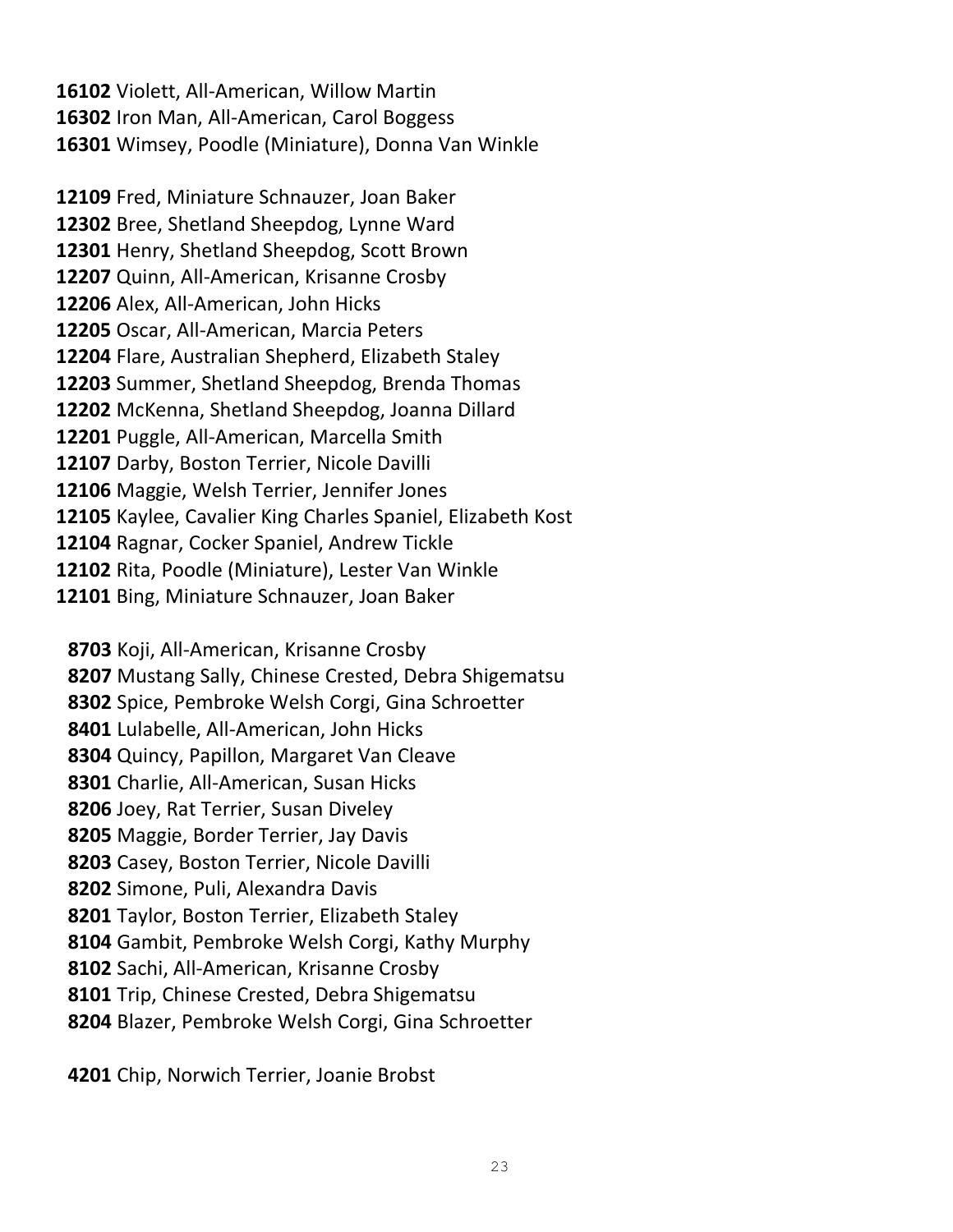#### **Sunday, June 26, 2022**

#### **Ring 1: Master/Excellent Standard**

| <b>Walk</b> | <b>Walk</b> | <b>Walk</b> | <b>Walk</b> |
|-------------|-------------|-------------|-------------|

**24C102** Miz, All-American, CJ Beauchamp **24C101** Mahnstah, Border Collie, Kayla Wieland Cannon, Boxer, Sarah Osborne Lilie, Poodle (Standard), Claude Boyd Gracie, Rhodesian Ridgeback, Russell Lowery

 Blizzard, Boxer, Lisa Godfrey Sailor, Australian Shepherd, Sheila Boone Zende, Golden Retriever, Sue Salvatore Shine, Golden Retriever, Julie Mercer Yogi, Golden Retriever, Robin Wilcox Turkish, All-American, Ashley Yanez Titan, Border Collie, Stewart Pennell Stella, Golden Retriever, Renee Machen Rascal Joe, All-American, Suzan Roberts Tiki, Border Collie, Nancy Lech Potter, Old English Sheepdog, Allison Sohn Koda, All-American, Denise Haase-Bushong Josie, Belgian Sheepdog, Carol Denny Chico, Poodle (Standard), Lester Van Winkle IvyE, Boxer, Lisa Godfrey Word-E, All-American, James George Dylan, Australian Shepherd, Sheila Boone

| <b>Walk 2</b> |
|---------------|
|               |

 Pele, Belgian Tervuren, Rachel Blackmer Roxy, Dalmatian, Marie Slagle Truvy, All-American, Stephanie Keck Phoenix, Siberian Husky, Harry Hunter Peebles, Border Collie, Louise Gilchrist Bear, Golden Retriever, Robin Wilcox Gurley, All-American, Larry Reagin Maple, Whippet, Diane Bollinger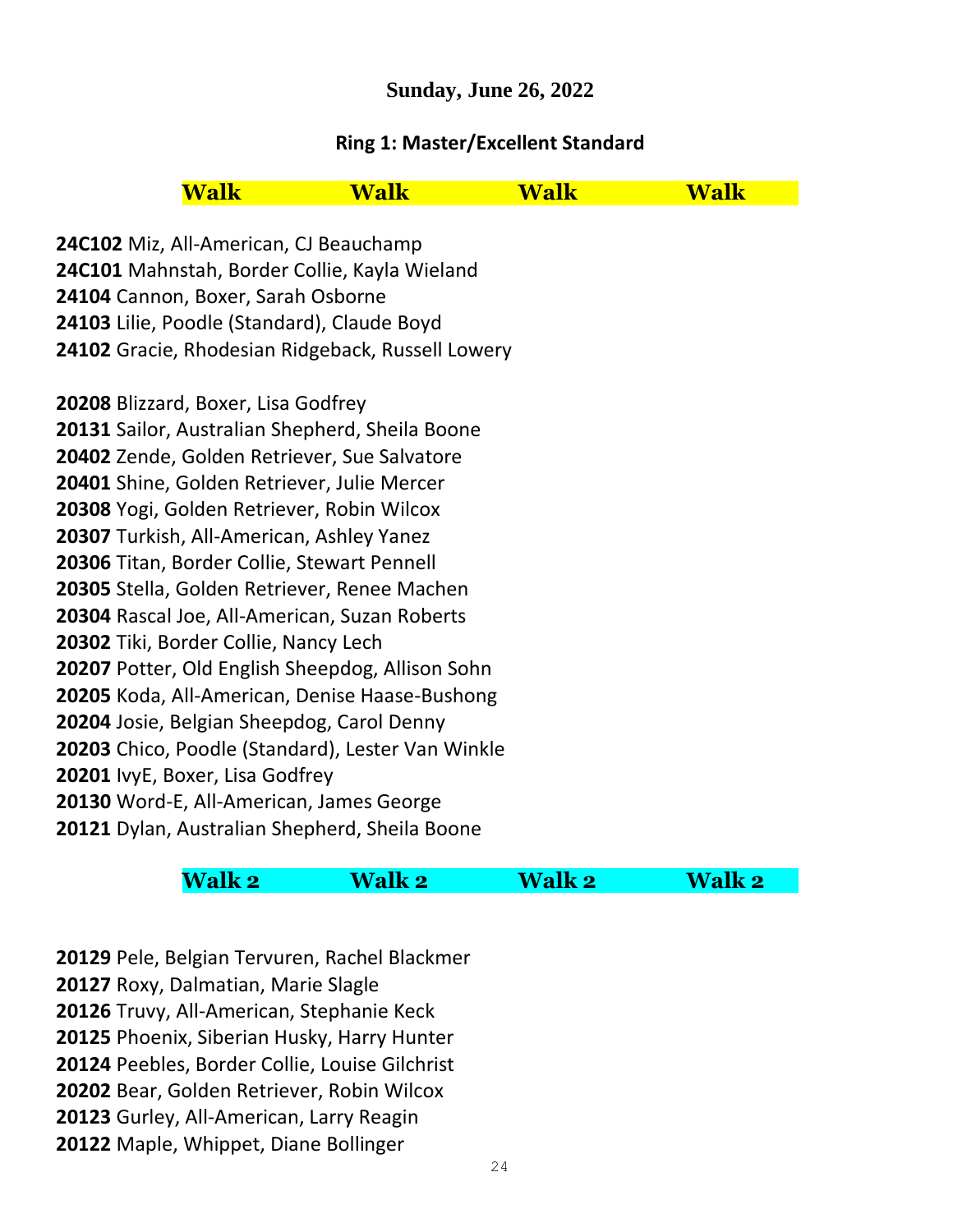Planet 9, Border Collie, Abby Peach Jess, Border Collie, Caitlin Riggs River, Australian Shepherd, Sheila Boone Elijah, Airedale Terrier, Jennifer Jones Emerald, All-American, Nancy Lech Sizzle, Border Collie, Carol Boggess Kodi, Australian Shepherd, Frank Liberto Zeke, Border Collie, Meredith Garrett Four Loko, Siberian Husky, Kim Wieland Dancer, Golden Retriever, Sandi Pitini Lindy, All-American, Susan Hicks Cali, All-American, Lauren Siegel Jimi, Border Collie, James George Skecher, Australian Shepherd, Sheila Boone

 Ember, Flat-Coated Retriever, Renee Sainato Luci, All-American, Marilee Tretina Mako, Border Collie, Samantha Kemp Whisper, Shetland Sheepdog, Brenda Thomas Wimsey, Poodle (Miniature), Donna Van Winkle Tibbie, All-American, Louise Gilchrist Flex, Border Collie, Dawn Brightwell Batman, Border Collie, Hollis Posner Misty, Golden Retriever, Carolyn Moseley Simba, All-American, Sandra Platt Deacon, Australian Shepherd, Sheila Boone Gracie, Australian Shepherd, Patricia Bossler Belle, Border Collie, Terry Kellum Hope, Border Collie, Roberta Garrett Dasher, Australian Shepherd, Martha Goodrich Zelda, Poodle (Standard), Alexandra Davis Panda, Border Collie, Nancy Chaponis Scout, Border Collie, Samantha Kemp Jagger, Miniature American Shepherd, Debra Hoffman Nellie, Boykin Spaniel, Susie Leahy Connor, Shetland Sheepdog, Mary Ommundsen Leo, Shetland Sheepdog, Scott Brown Bolt, Nova Scotia Duck Tolling Retriever, Deirdre Baker Myst, Shetland Sheepdog, Paige Port Tuff, Chinese Crested, Debra Shigematsu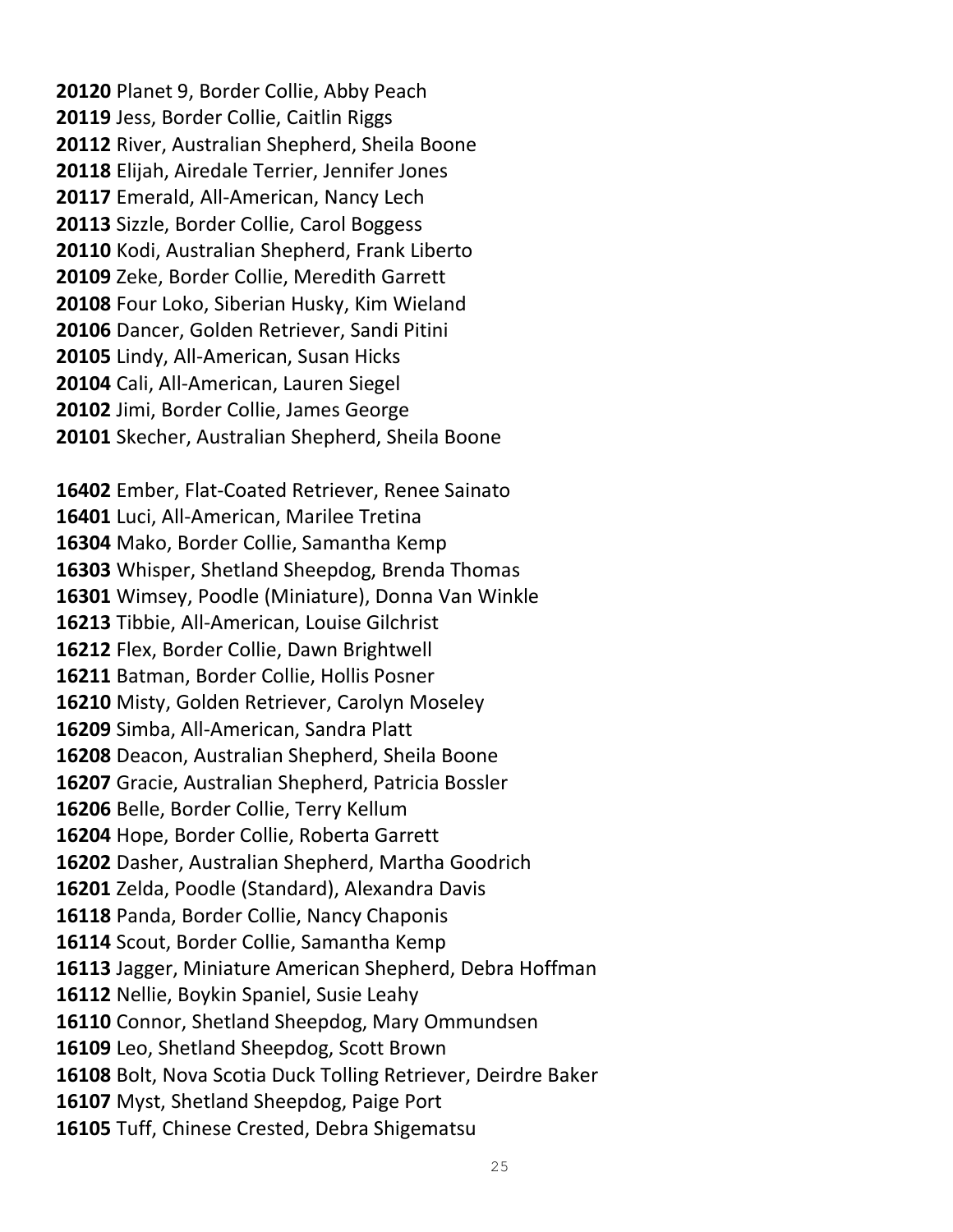Bria, Australian Shepherd, Sheila Boone Reina, Brittany, Christine Harrison Violett, All-American, Willow Martin Iron Man, All-American, Carol Boggess

 Fred, Miniature Schnauzer, Joan Baker Bree, Shetland Sheepdog, Lynne Ward Quinn, All-American, Krisanne Crosby Alex, All-American, John Hicks Oscar, All-American, Marcia Peters Flare, Australian Shepherd, Elizabeth Staley Summer, Shetland Sheepdog, Brenda Thomas McKenna, Shetland Sheepdog, Joanna Dillard Puggle, All-American, Marcella Smith Darby, Boston Terrier, Nicole Davilli Maggie, Welsh Terrier, Jennifer Jones Kaylee, Cavalier King Charles Spaniel, Elizabeth Kost Ragnar, Cocker Spaniel, Andrew Tickle Rita, Poodle (Miniature), Lester Van Winkle Bing, Miniature Schnauzer, Joan Baker

 Mustang Sally, Chinese Crested, Debra Shigematsu Quincy, Papillon, Margaret Van Cleave Joey, Rat Terrier, Susan Diveley Maggie, Border Terrier, Jay Davis Blazer, Pembroke Welsh Corgi, Gina Schroetter Simone, Puli, Alexandra Davis Taylor, Boston Terrier, Elizabeth Staley Gambit, Pembroke Welsh Corgi, Kathy Murphy Sachi, All-American, Krisanne Crosby Casey, Boston Terrier, Nicole Davilli Trip, Chinese Crested, Debra Shigematsu

Chip, Norwich Terrier, Joanie Brobst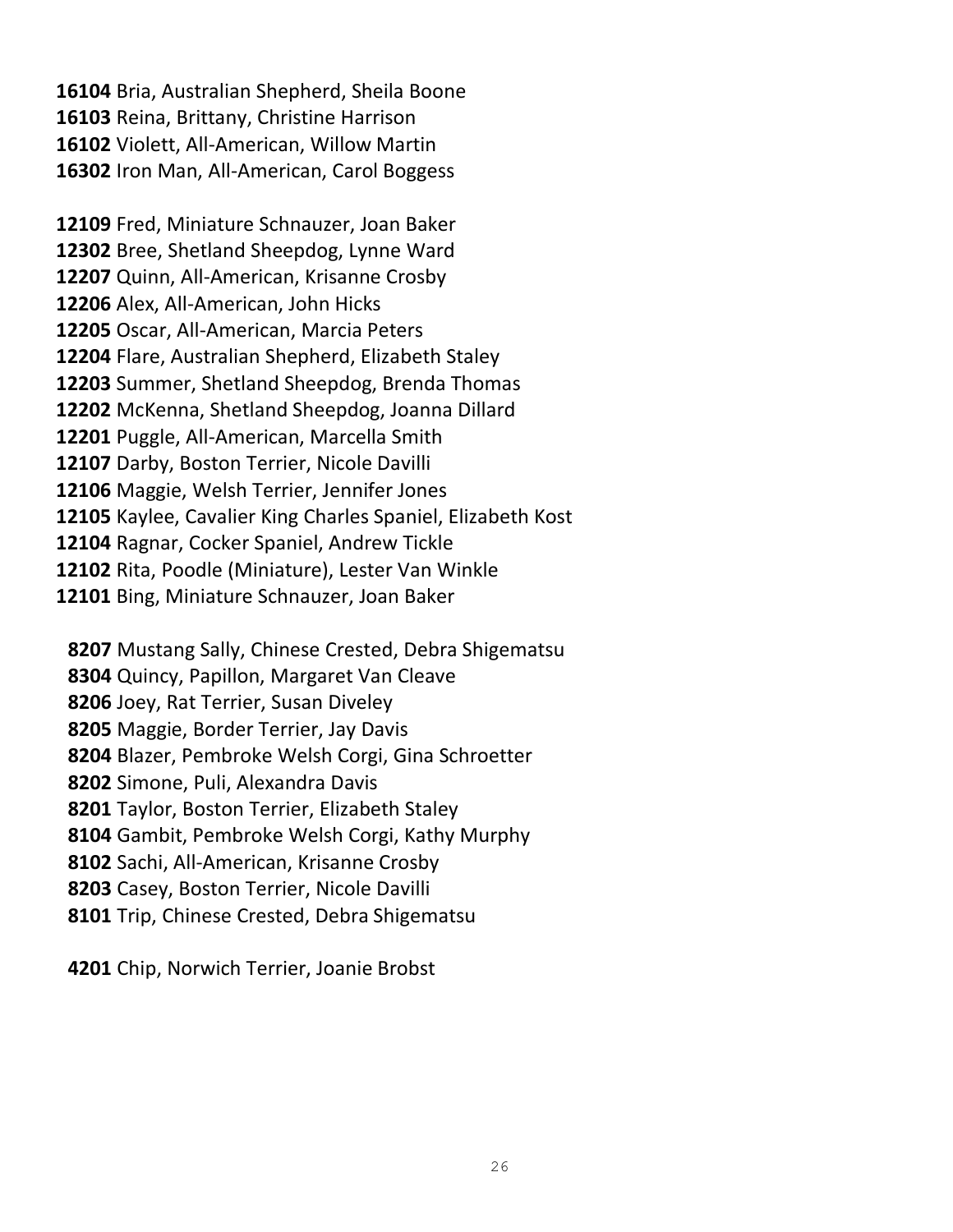#### **Sunday, June 26, 2022**

#### **Ring 1: Time 2 Beat**

| <b>Walk</b><br><b>Walk</b><br><b>Walk</b><br><b>Walk</b> |
|----------------------------------------------------------|
|----------------------------------------------------------|

Seeker, Belgian Tervuren, Tim White

 Rudee, Golden Retriever, Kim Maxey Riley, Doberman Pinscher, Lynn Fernandes Aurora, Siberian Husky, Harry Hunter Toby, Australian Shepherd, Chuck Bossler Hayden, Nova Scotia Duck Tolling Retriever, Janna Drof Tetris, Border Collie, Courtney Iannello Frizzle, Border Collie, Erika Bebout Picard, Border Collie, Jenny Brawley Jazz, Boxer, Lisa Godfrey Titan, Border Collie, Stewart Pennell Rascal Joe, All-American, Suzan Roberts Tiki, Border Collie, Nancy Lech Friday, Labrador Retriever, Randi Martin Koda, All-American, Denise Haase-Bushong Rocco, Doberman Pinscher, Lynn Fernandes Phoenix, Siberian Husky, Harry Hunter Elijah, Airedale Terrier, Jennifer Jones

| <b>Walk 2</b> | <b>Walk 2</b> | <b>Walk 2</b> | <b>Walk 2</b> |
|---------------|---------------|---------------|---------------|
|               |               |               |               |

 Bounce, Rat Terrier, Marcella Smith Cloud, Shetland Sheepdog, Joanna Dillard Sebastian, Puli, Alexandra Davis Iron Man, All-American, Carol Boggess

 Wimsey, Poodle (Miniature), Donna Van Winkle Flex, Border Collie, Dawn Brightwell Gracie, Australian Shepherd, Patricia Bossler Belle, Border Collie, Terry Kellum Myst, Shetland Sheepdog, Paige Port Dasher, Australian Shepherd, Martha Goodrich Tuff, Chinese Crested, Debra Shigematsu Panda, Border Collie, Nancy Chaponis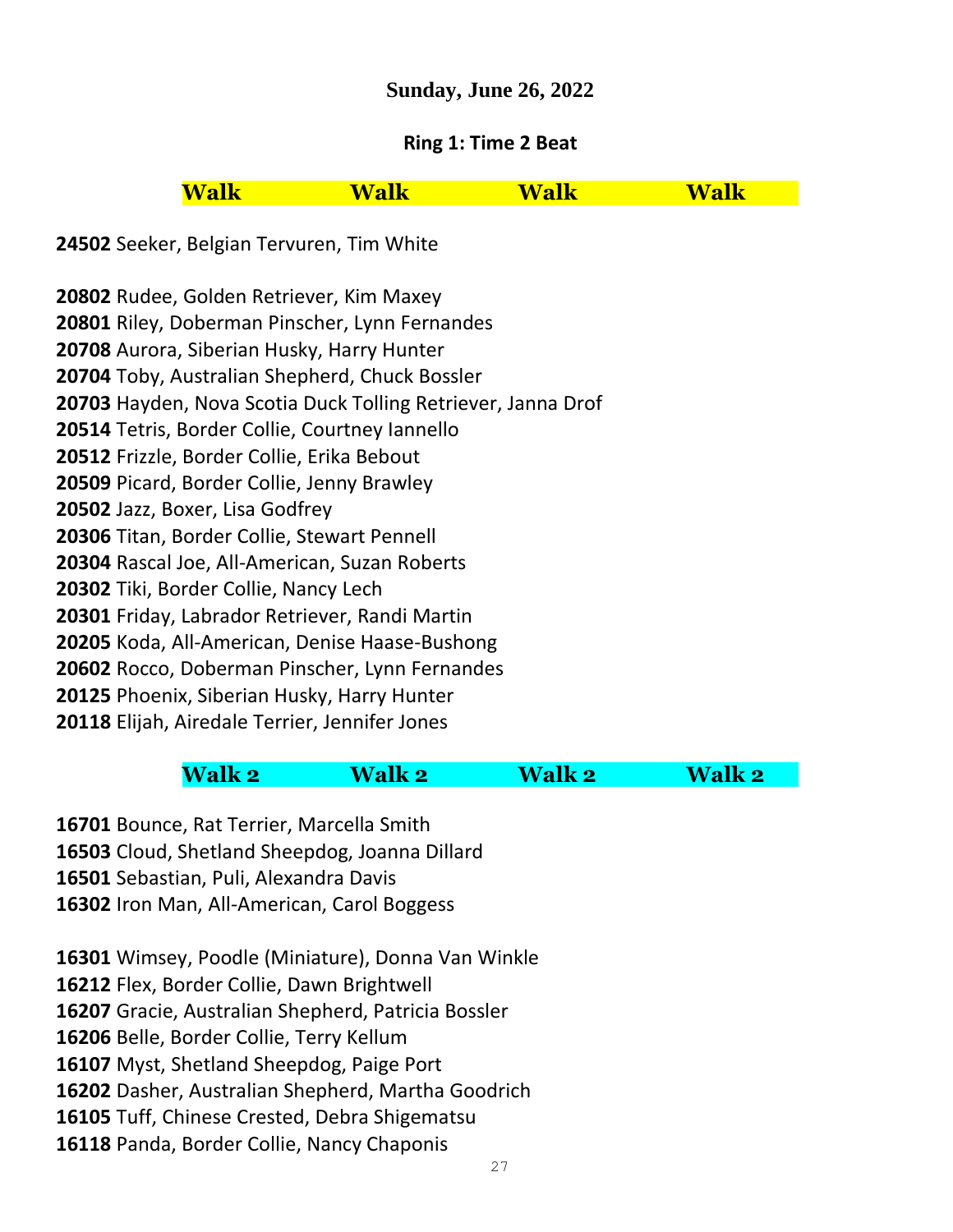Scout, Border Collie, Samantha Kemp Nellie, Boykin Spaniel, Susie Leahy Bolt, Nova Scotia Duck Tolling Retriever, Deirdre Baker Violett, All-American, Willow Martin

 Bree, Shetland Sheepdog, Lynne Ward McKenna, Shetland Sheepdog, Joanna Dillard Darby, Boston Terrier, Nicole Davilli Maggie, Welsh Terrier, Jennifer Jones Ragnar, Cocker Spaniel, Andrew Tickle Rita, Poodle (Miniature), Lester Van Winkle

 Spice, Pembroke Welsh Corgi, Gina Schroetter Mustang Sally, Chinese Crested, Debra Shigematsu Hilo, Poodle (Miniature), Joann Cork Vesper, Papillon, Elizabeth Abate Rubee, Chihuahua, Paige Port Ditto, Pembroke Welsh Corgi, Kathy Murphy Blazer, Pembroke Welsh Corgi, Gina Schroetter Trip, Chinese Crested, Debra Shigematsu

# **Sunday, June 26, 2022**

# **Ring 1: Open Standard**

 Seeker, Belgian Tervuren, Tim White Rock-It, Flat-Coated Retriever, Erika Bebout

 Cargo, Belgian Malinois, Crystal Partain Brew, Flat-Coated Retriever, Kim Blair Rocco, Doberman Pinscher, Lynn Fernandes Hiro, Samoyed, Hoason Lee Indy, Border Collie, Larry Brown Drake, Nova Scotia Duck Tolling Retriever, Janna Drof Loki, Australian Shepherd, Mary Cobb Picard, Border Collie, Jenny Brawley Sydney, Portuguese Water Dog, Inez Welch Rune, Golden Retriever, Renee Machen Stella, Portuguese Water Dog, Lizanne Jeveret Rocky, Border Collie, Weilee Grills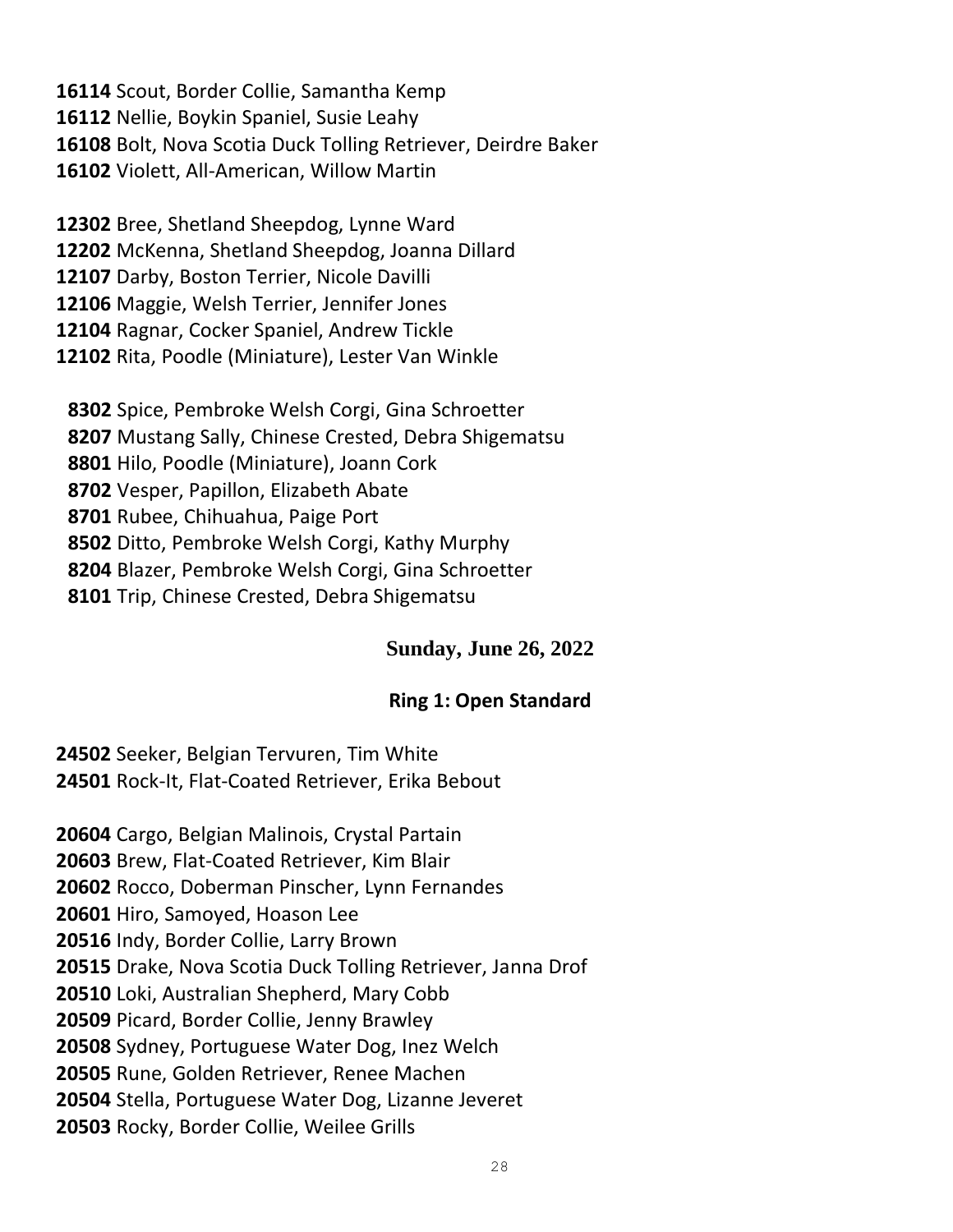Jazz, Boxer, Lisa Godfrey Tetris, Border Collie, Courtney Iannello Riley, Golden Retriever, Gayle Webster

 Cloud, Shetland Sheepdog, Joanna Dillard Sebastian, Puli, Alexandra Davis

Ditto, Pembroke Welsh Corgi, Kathy Murphy

# **Sunday, June 26, 2022**

# **Ring 1: Novice Standard**

 Jason, Poodle (Standard), Alexandra Davis Forte, Border Collie, Lynn Sigman

 Rudee, Golden Retriever, Kim Maxey Riley, Doberman Pinscher, Lynn Fernandes Aurora, Siberian Husky, Harry Hunter Moxie, All-American, Larry Reagin Paisley, Australian Shepherd, Elizabeth Staley Toby, Australian Shepherd, Chuck Bossler Frizzle, Border Collie, Erika Bebout Epic, Flat-Coated Retriever, Renee Sainato

 Riot, All-American, Stephanie Ayala Bounce, Rat Terrier, Marcella Smith Popstar, Nova Scotia Duck Tolling Retriever, Deirdre Baker

 Einstein, Papillon, Linda Knight Walker, Australian Terrier, Diana Wilkie Hilo, Poodle (Miniature), Joann Cork RapidPhire, Swedish Vallhund, Lynn Sigman

# **Sunday, June 26, 2022**

# **Ring 1: Open JWW**

 Jason, Poodle (Standard), Alexandra Davis Rock-It, Flat-Coated Retriever, Erika Bebout